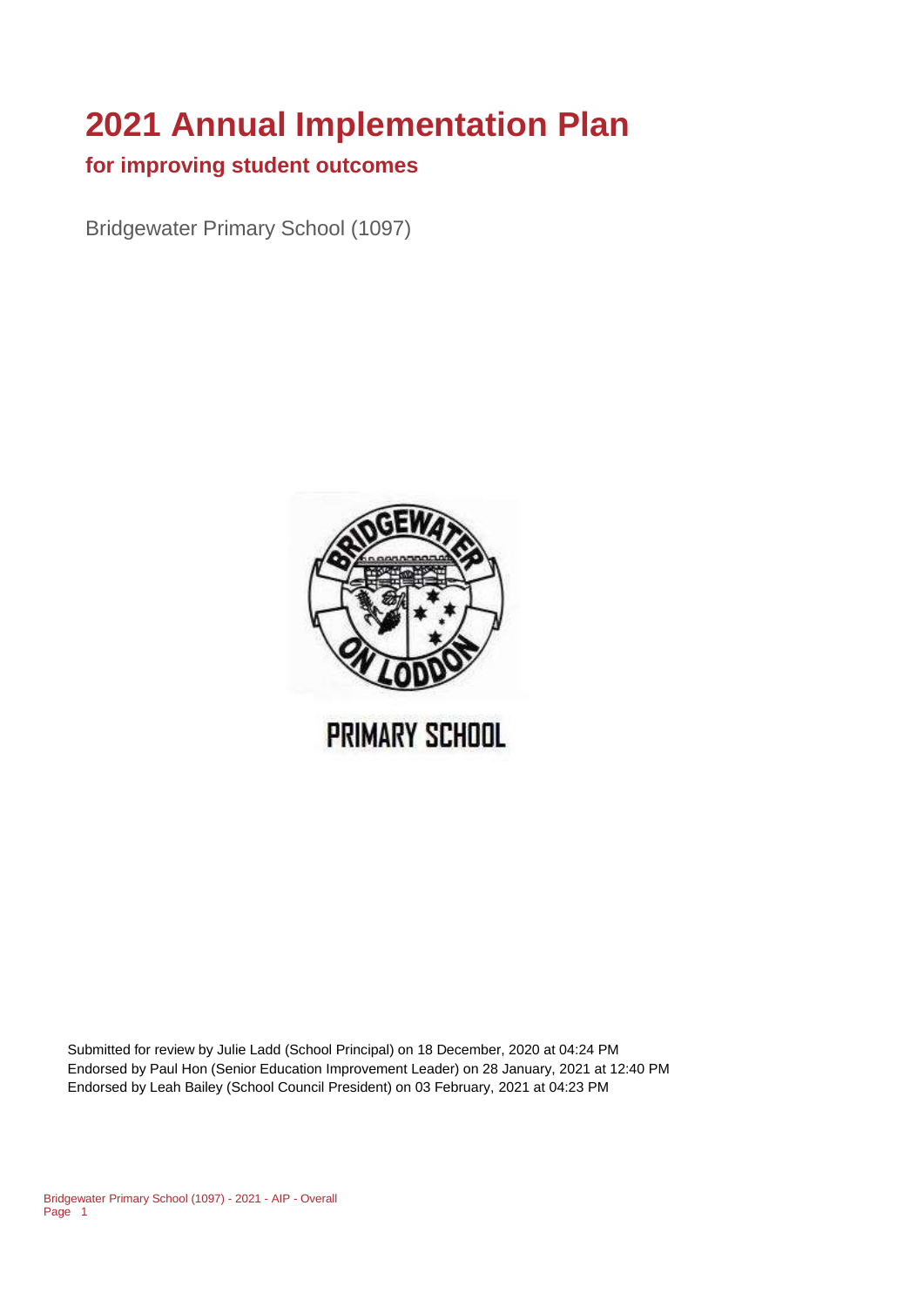## **Self-evaluation Summary - 2021**

Bridgewater Primary School (1097)

| <b>FISO Improvement Model Dimensions</b><br>The 6 High-impact Improvement Initiatives are<br>highlighted below in red. | <b>Self-evaluation Level</b> | <b>Evidence and Analysis</b> |
|------------------------------------------------------------------------------------------------------------------------|------------------------------|------------------------------|
|------------------------------------------------------------------------------------------------------------------------|------------------------------|------------------------------|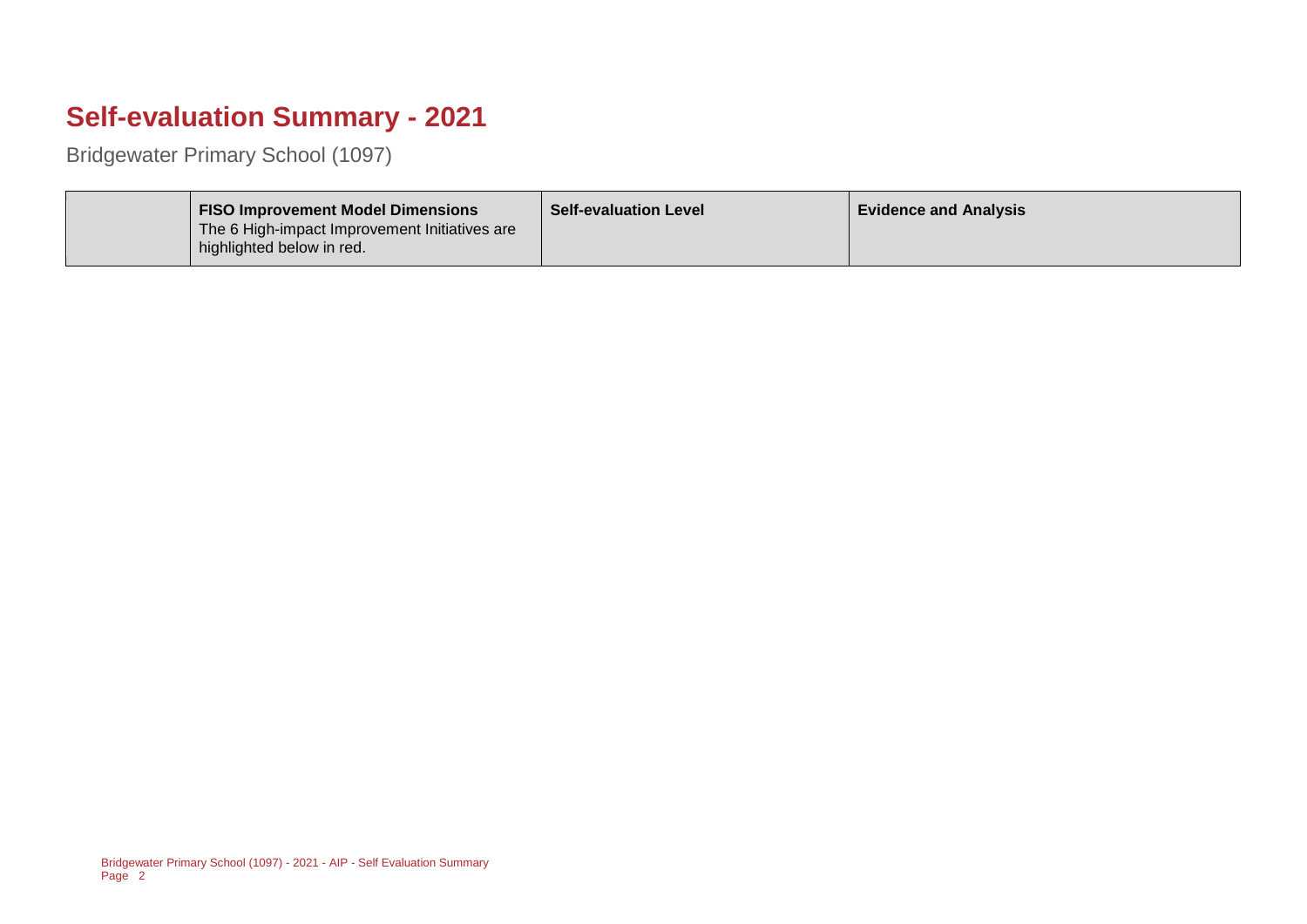| Excellence in<br>teaching and<br>learning | Building practice excellence                                             | Evolving | Over the COVID period, staff took opportunities to<br>engage in online professional development in areas<br>such as wellbeing, Essential Assessment, Mathletics,<br>STEM and spelling. In-house PD included the<br>unpacking of the Amplify and HITS documentation -<br>particularly in the area of Feedback.<br>The school timetable allowed for teachers to meet<br>regularly for different meeting forms including Inquiry<br>and Community of Practice. |
|-------------------------------------------|--------------------------------------------------------------------------|----------|-------------------------------------------------------------------------------------------------------------------------------------------------------------------------------------------------------------------------------------------------------------------------------------------------------------------------------------------------------------------------------------------------------------------------------------------------------------|
|                                           |                                                                          |          |                                                                                                                                                                                                                                                                                                                                                                                                                                                             |
|                                           |                                                                          |          |                                                                                                                                                                                                                                                                                                                                                                                                                                                             |
|                                           |                                                                          |          |                                                                                                                                                                                                                                                                                                                                                                                                                                                             |
| Page 3                                    | Bridgewater Primary School (1097) - 2021 - AIP - Self Evaluation Summary |          |                                                                                                                                                                                                                                                                                                                                                                                                                                                             |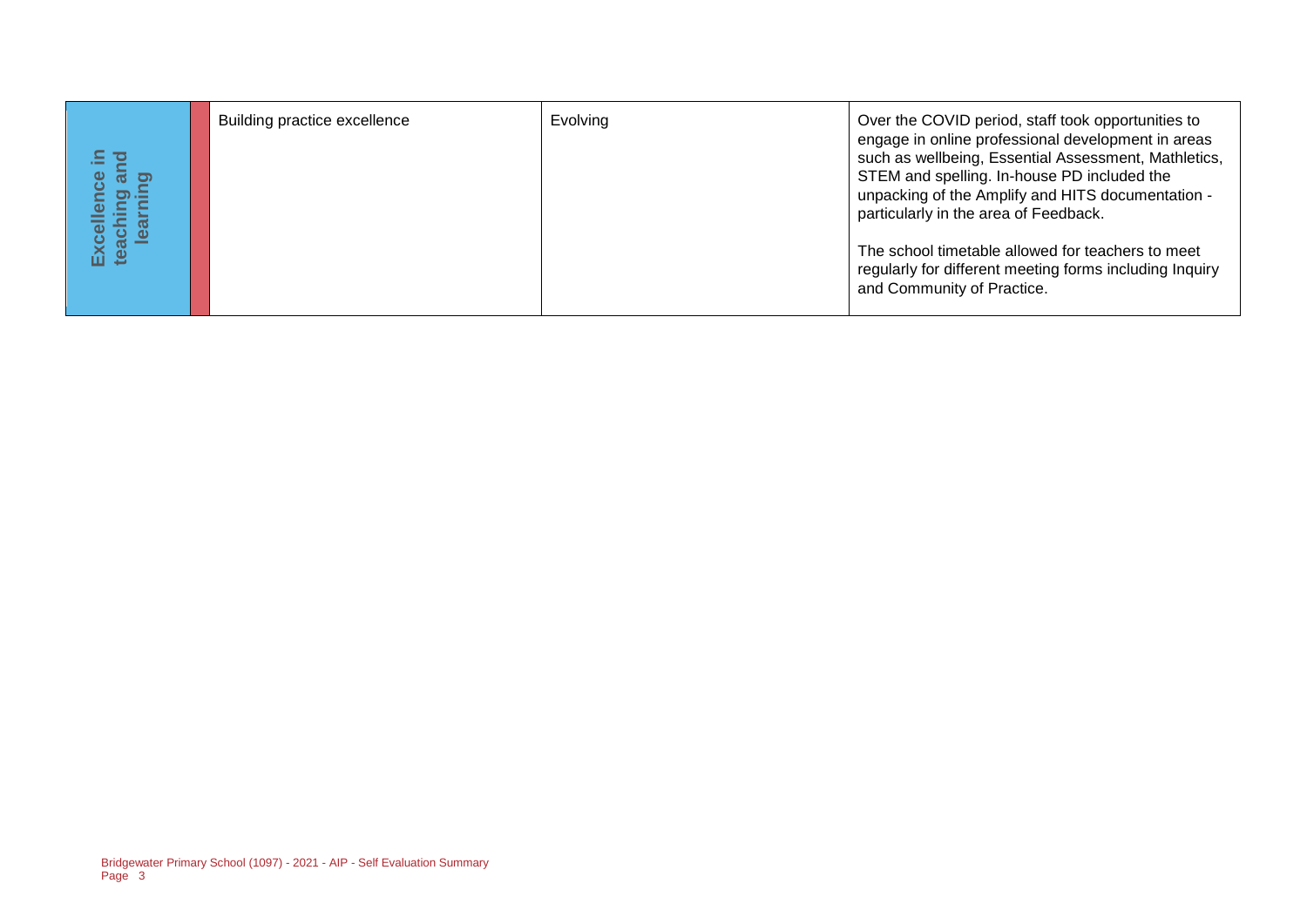| Curriculum planning and assessment | Evolving | The school actively sought student feedback through<br>a HITS survey. This tool has been designed to give<br>teachers feedback about delivery as well as strategies<br>that particularly pertain to the target HIT strategy -<br>please see below.                                                                                                                                                    |
|------------------------------------|----------|-------------------------------------------------------------------------------------------------------------------------------------------------------------------------------------------------------------------------------------------------------------------------------------------------------------------------------------------------------------------------------------------------------|
|                                    |          | An instructional model for literacy and numeracy has<br>been developed and planning is now aligned with this<br>- please see below.                                                                                                                                                                                                                                                                   |
|                                    |          | Essential Learnings for mathematics were<br>investigated in Term 3 which supported the<br>development of individual learning maps. The learning<br>maps allowed students to track their learning and<br>check goal progression regularly. Professional<br>development using the Amplify document help to<br>support this curriculum initiative by building capacity in<br>the area of student agency. |
|                                    |          | Individual conferencing allowed for student reflection<br>and teacher feedback to be shared. Students set an<br>individual goal and then selected activities that would<br>provide evidence of their understanding - please see<br>below.                                                                                                                                                             |
|                                    |          | Student feedback and interests were taken into<br>account when planning sessions for river science.<br>Students actively participated in the inquiry cycle and<br>were able to test river water.                                                                                                                                                                                                      |
|                                    |          | Staff audited the current curriculum planning and<br>adjusted it so that it aligned with HITS and the<br>instructional model.                                                                                                                                                                                                                                                                         |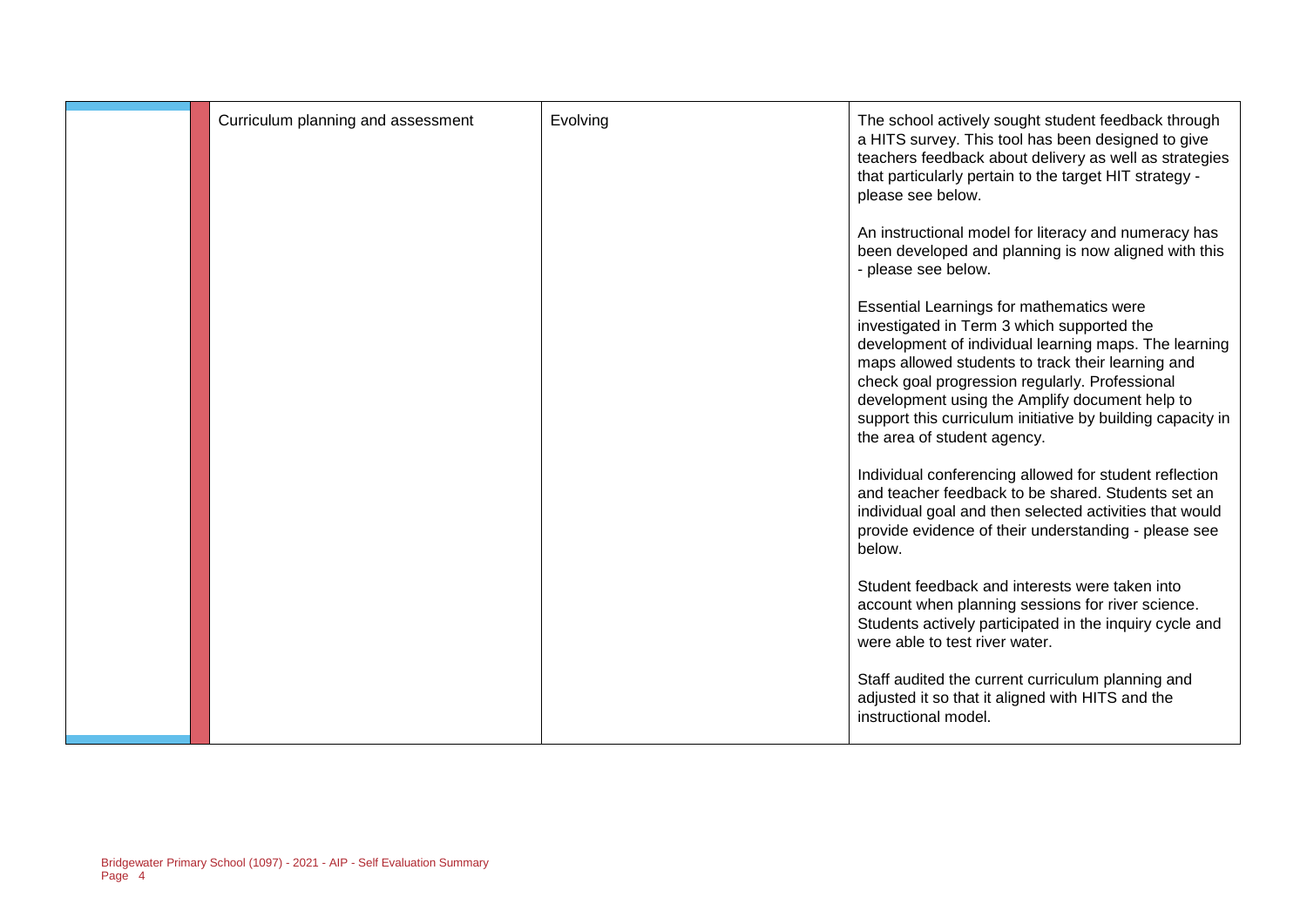| Evidence-based high-impact teaching<br>strategies | Emerging | The HITS survey tool allowed teachers to reflect on<br>their teaching within the area of a particular HIT<br>strategy.                                                                                                                                                                                  |
|---------------------------------------------------|----------|---------------------------------------------------------------------------------------------------------------------------------------------------------------------------------------------------------------------------------------------------------------------------------------------------------|
|                                                   |          | The school has developed a clear instructional model<br>that is based on research relating to high-impact<br>teaching strategies.                                                                                                                                                                       |
|                                                   |          | Multiple sources of data have been used to inform<br>teacher judgements in relation to academic growth<br>rates and the effectiveness of teaching strategies.<br>These have included: Essential Assessment, Fountas<br>and Pinnell Benchmarking, DAL, moderation and the<br>Australian Criterion Scale. |
|                                                   |          | Working with Inglewood Primary on a weekly basis<br>has allowed for greater collegiality and professional<br>development for both schools.                                                                                                                                                              |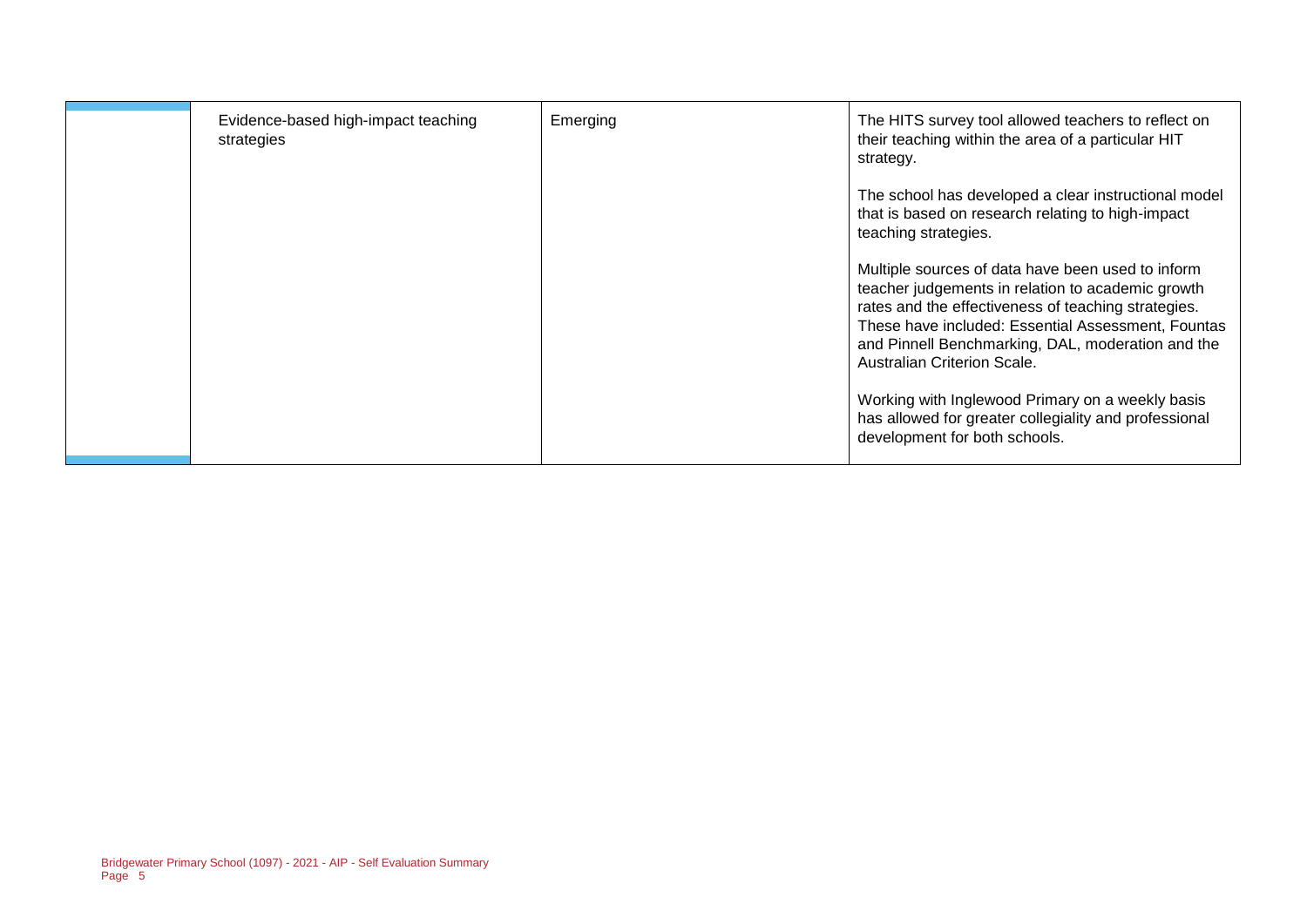| Evaluating impact on learning | Evolving | Staff have identified areas for professional<br>development in line with strategic goals. Data has<br>been analysed collectively with a focus on the<br>accuracy of teacher judgments. Ensuring that<br>assessment is triangulated has helped to ensure that<br>these judgments are evidence-based. New tools for<br>assessment have included Essential Assessment, the<br>Digital Assessment Platform (for which we were a trial<br>school) and the Fountas and Pinnell Benchmarking<br>system.<br>Teachers and students are feeding back to each other<br>on a more regular basis - both formally and informally.<br>Learning maps in numeracy helped students to set<br>goals and track their learning. One to one<br>conferencing helped students to plot their starting<br>point and learning goals were then developed around |
|-------------------------------|----------|-------------------------------------------------------------------------------------------------------------------------------------------------------------------------------------------------------------------------------------------------------------------------------------------------------------------------------------------------------------------------------------------------------------------------------------------------------------------------------------------------------------------------------------------------------------------------------------------------------------------------------------------------------------------------------------------------------------------------------------------------------------------------------------------------------------------------------------|
|                               |          | this.                                                                                                                                                                                                                                                                                                                                                                                                                                                                                                                                                                                                                                                                                                                                                                                                                               |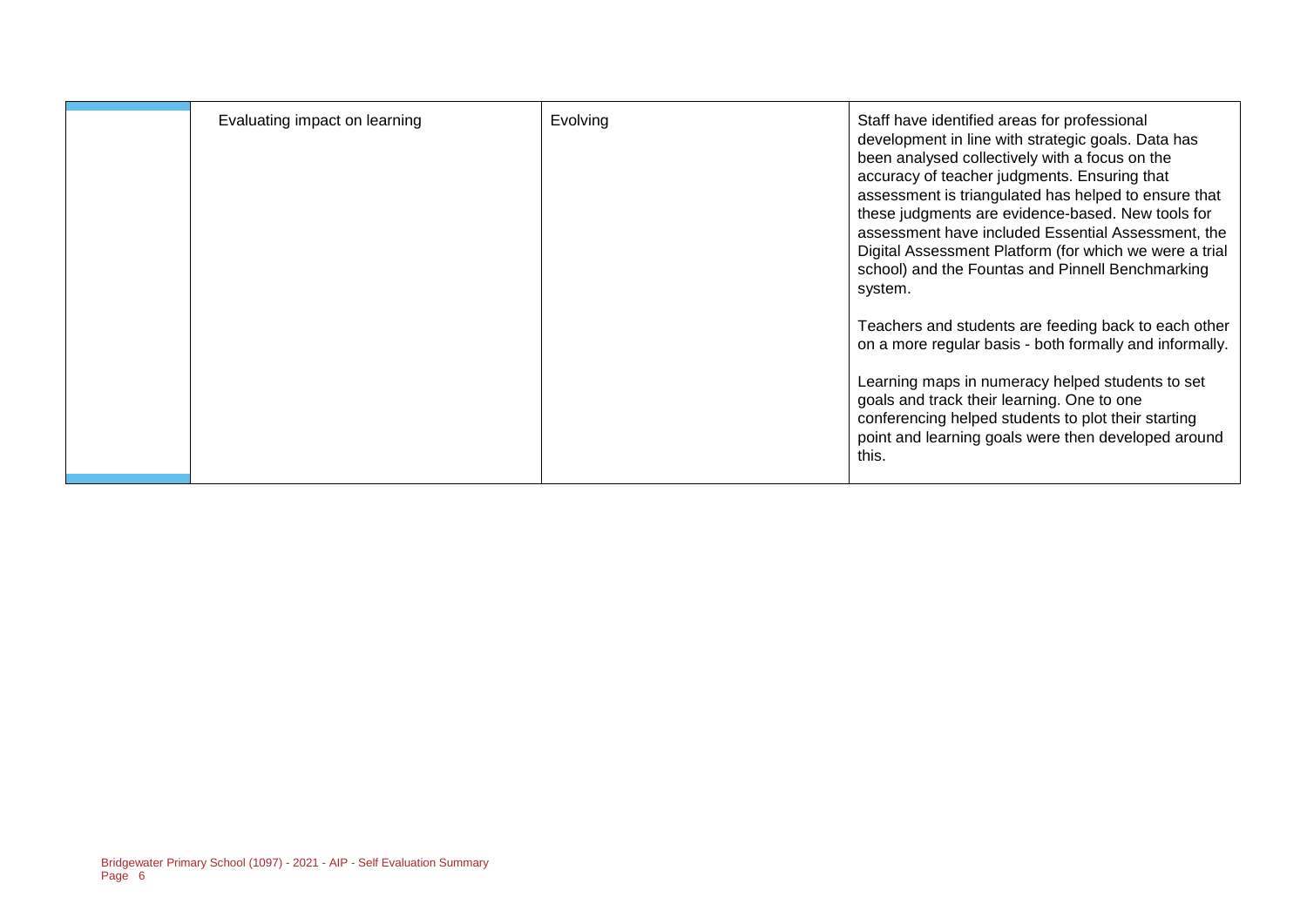|                         | Building leadership teams                                                | Evolving | Being a small school, the SIT consists of the teacher<br>and principal with input from classroom support staff.<br>The development of a risk-taking culture has meant<br>that staff have been innovative with curriculum design,<br>allowing for greater student agency. Distributed<br>leadership over the second half of the year resulted in<br>greater teacher capacity.                                                                                             |
|-------------------------|--------------------------------------------------------------------------|----------|--------------------------------------------------------------------------------------------------------------------------------------------------------------------------------------------------------------------------------------------------------------------------------------------------------------------------------------------------------------------------------------------------------------------------------------------------------------------------|
| Professional leadership | Instructional and shared leadership                                      | Evolving | Teacher/ leader capacity has been built through a<br>range of learning opportunities including STEM and<br>Literacy training, Principal Conferences and Forums,<br>BE You Online, EVOLVE principal training, Leading by<br>Learning as well as the BASTOW learning suite<br>throughout the COVID period.<br>The principal has actively canvassed the views of the<br>other staff member as well as the school council<br>president when required.                        |
|                         |                                                                          |          | There has been an emphasis on the development and<br>sharing of Department initiatives and the FISO<br>improvement cycle during meeting times. This has<br>helped to ensure that the school has worked towards<br>meeting statewide targets and that teacher capacity is<br>developed around the HITS, Student voice and<br>agency (Amplify), FISO etc.<br>All instructional and curriculum planning has been<br>aligned with the goals of the school and actions as set |
| Page 7                  | Bridgewater Primary School (1097) - 2021 - AIP - Self Evaluation Summary |          | out in the AIP - particularly during Semester 2.                                                                                                                                                                                                                                                                                                                                                                                                                         |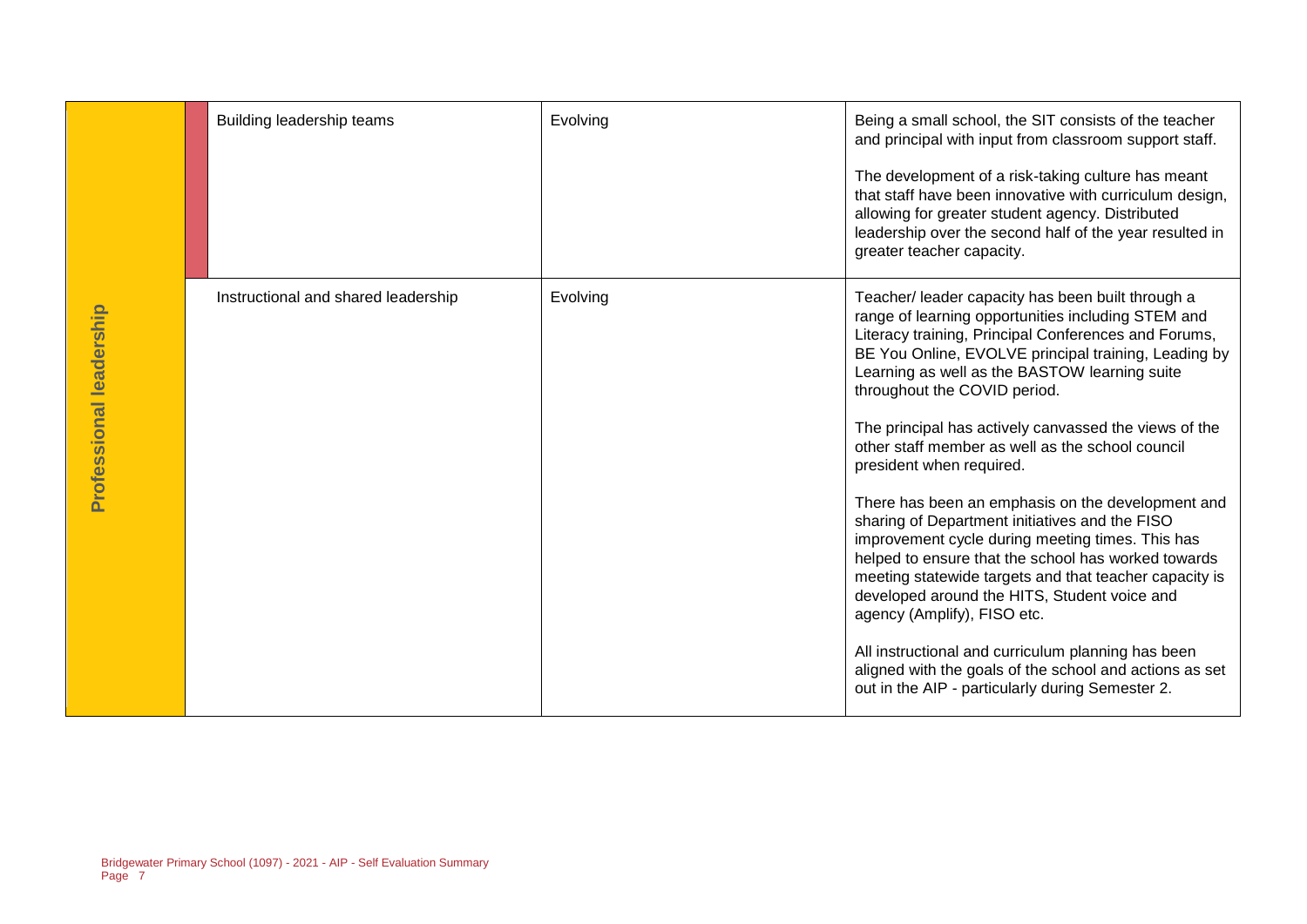| Strategic resource management | Evolving | Staff recruitment was closely aligned to the<br>professional learning needs and strategic priorities of<br>the school.<br>Resources have been aligned to the priorities<br>identified for 2020. Expenditure was higher in the<br>second half of the year to meet school maintenance<br>objectives and to provide greater opportunities for<br>student learning.         |
|-------------------------------|----------|-------------------------------------------------------------------------------------------------------------------------------------------------------------------------------------------------------------------------------------------------------------------------------------------------------------------------------------------------------------------------|
| Vision, values and culture    | Evolving | The school's vision and values have been<br>communicated on a more regular basis with the<br>community and student body. A new display in the<br>front foyer highlights the values provides a space for<br>students to reflect and then record positive examples<br>from around the school. Both the vision and vales<br>have been added to the new and updated website |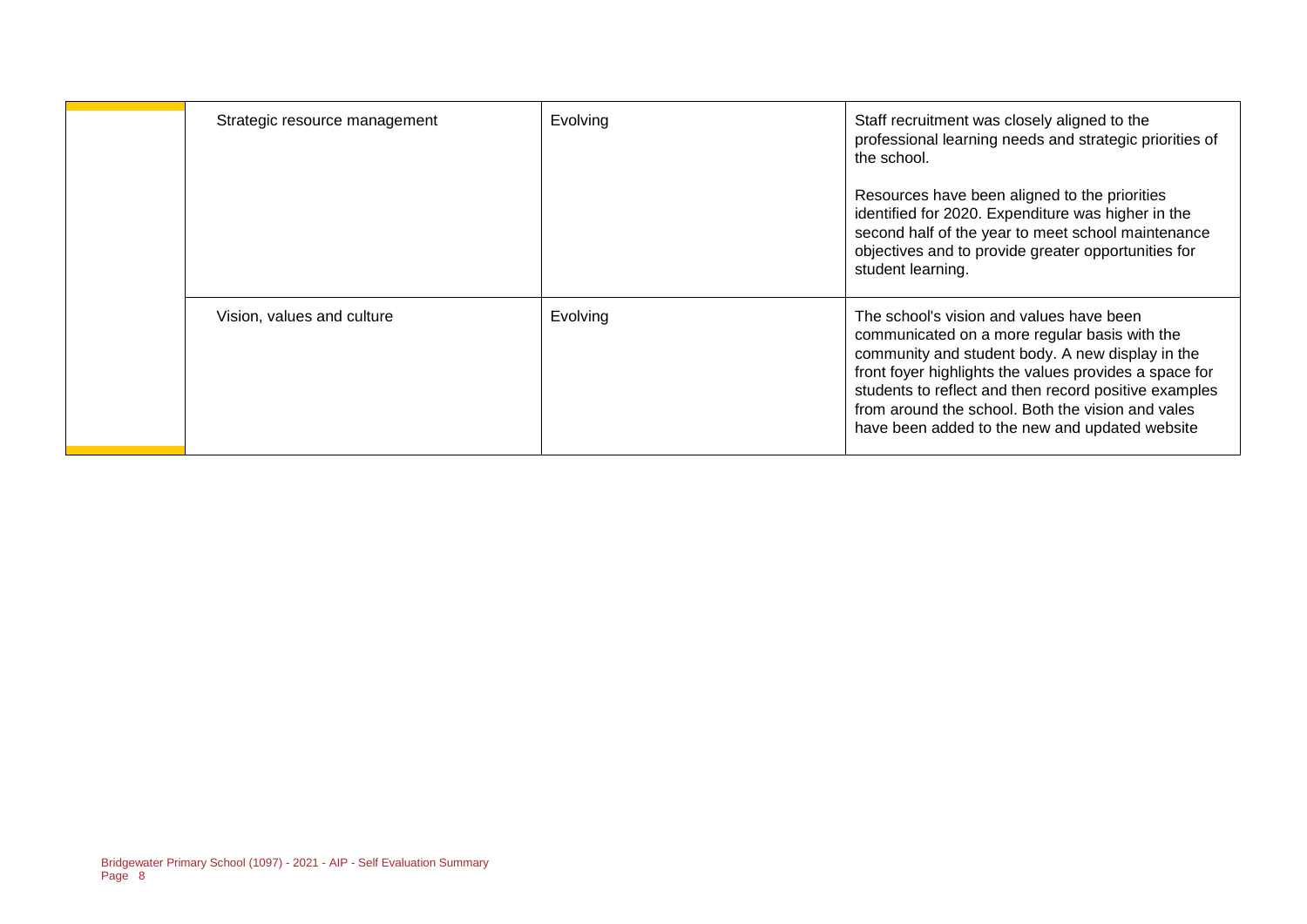| Positive climate for learning | Empowering students and building school<br>pride                         | <b>Emerging moving towards Evolving</b> | This has been a difficult area to develop over the<br>COVID period. While we have an established Junior<br>School Council and Student Action Team, there has not<br>been as many opportunities for significant change this<br>year.<br>Staff have worked hard this semester to develop a<br>greater sense of school pride and connection for all<br>students. This has been developed through the<br>introduction of new initiatives such as a school dog,<br>chickens and a turkey. Students planned a vegetable<br>garden and then purchased plants from the local<br>nursery. Weekly hot lunches and breakfast club have<br>helped to provide a sense of sharing and community. |
|-------------------------------|--------------------------------------------------------------------------|-----------------------------------------|------------------------------------------------------------------------------------------------------------------------------------------------------------------------------------------------------------------------------------------------------------------------------------------------------------------------------------------------------------------------------------------------------------------------------------------------------------------------------------------------------------------------------------------------------------------------------------------------------------------------------------------------------------------------------------|
|                               | Setting expectations and promoting inclusion                             | Evolving                                | Resources were dedicated to ensuring that students<br>with additional needs were able to receive the support<br>they required through ES intervention and involvement<br>from a multidisciplinary team.<br>Documentation relating to Individual Education Plans,<br>Behaviour and Safety Plans were all updated. See<br>attached.<br>Challenging behaviour was evaluated in a timely,<br>proactive and strategic manner with parent involvement<br>where necessary. Reasonable adjustments were made<br>to ensure that any student with additional needs was<br>able to access learning at an entry point that was<br>suitable to them.                                            |
|                               | Health and wellbeing                                                     | Evolving                                | While Resilience, Rights and Respectful Relationships<br>has been implemented at times throughout the year, the<br>COVID period and change of staff have led to<br>inconsistencies with the teaching of this framework. This<br>will be a focus for 2021.                                                                                                                                                                                                                                                                                                                                                                                                                          |
| Page 9                        | Bridgewater Primary School (1097) - 2021 - AIP - Self Evaluation Summary |                                         |                                                                                                                                                                                                                                                                                                                                                                                                                                                                                                                                                                                                                                                                                    |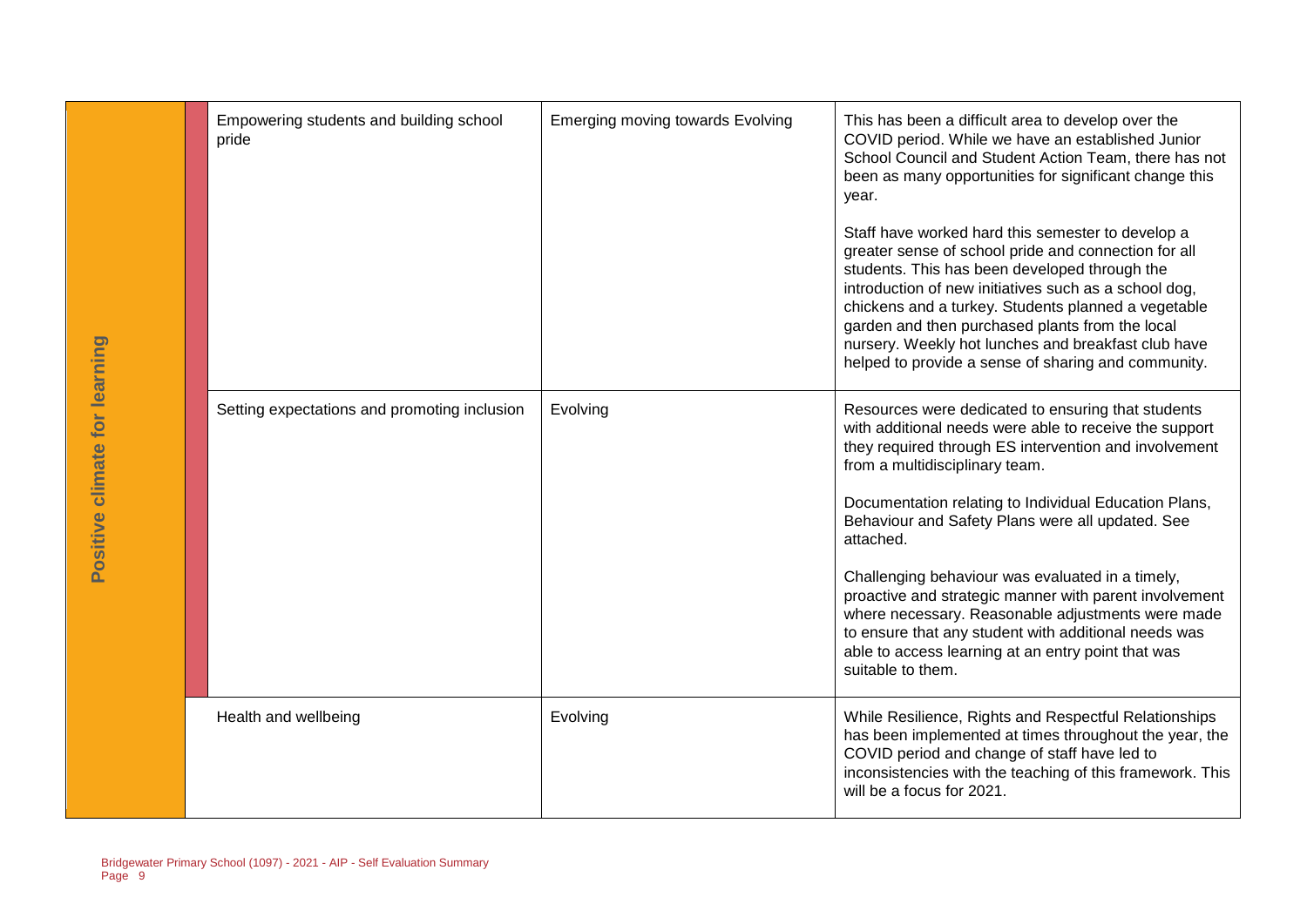| Intellectual engagement and self-awareness | Evolving | The development of Individual Education Plans and<br>SMART goals help teachers to support students to<br>understand and share the high expectations set of<br>them. Individual conferencing allows students and<br>teachers to collaborate together to identify learning<br>steps that need to be taken.<br>A range of assessment data was used over the past<br>semester (Essential Assessment, Australian Criterion<br>Scale, Fountas and Pinnell, DAL, etc) to identify the<br>zone of proximal development for students in their<br>classroom and utilise a range of differentiated learning<br>to ensure students are challenged but also working<br>within ability level. Assessment practices were audited<br>with more accurate, up to date platforms (such as DAL)<br>now included. |
|--------------------------------------------|----------|----------------------------------------------------------------------------------------------------------------------------------------------------------------------------------------------------------------------------------------------------------------------------------------------------------------------------------------------------------------------------------------------------------------------------------------------------------------------------------------------------------------------------------------------------------------------------------------------------------------------------------------------------------------------------------------------------------------------------------------------------------------------------------------------|
|                                            |          |                                                                                                                                                                                                                                                                                                                                                                                                                                                                                                                                                                                                                                                                                                                                                                                              |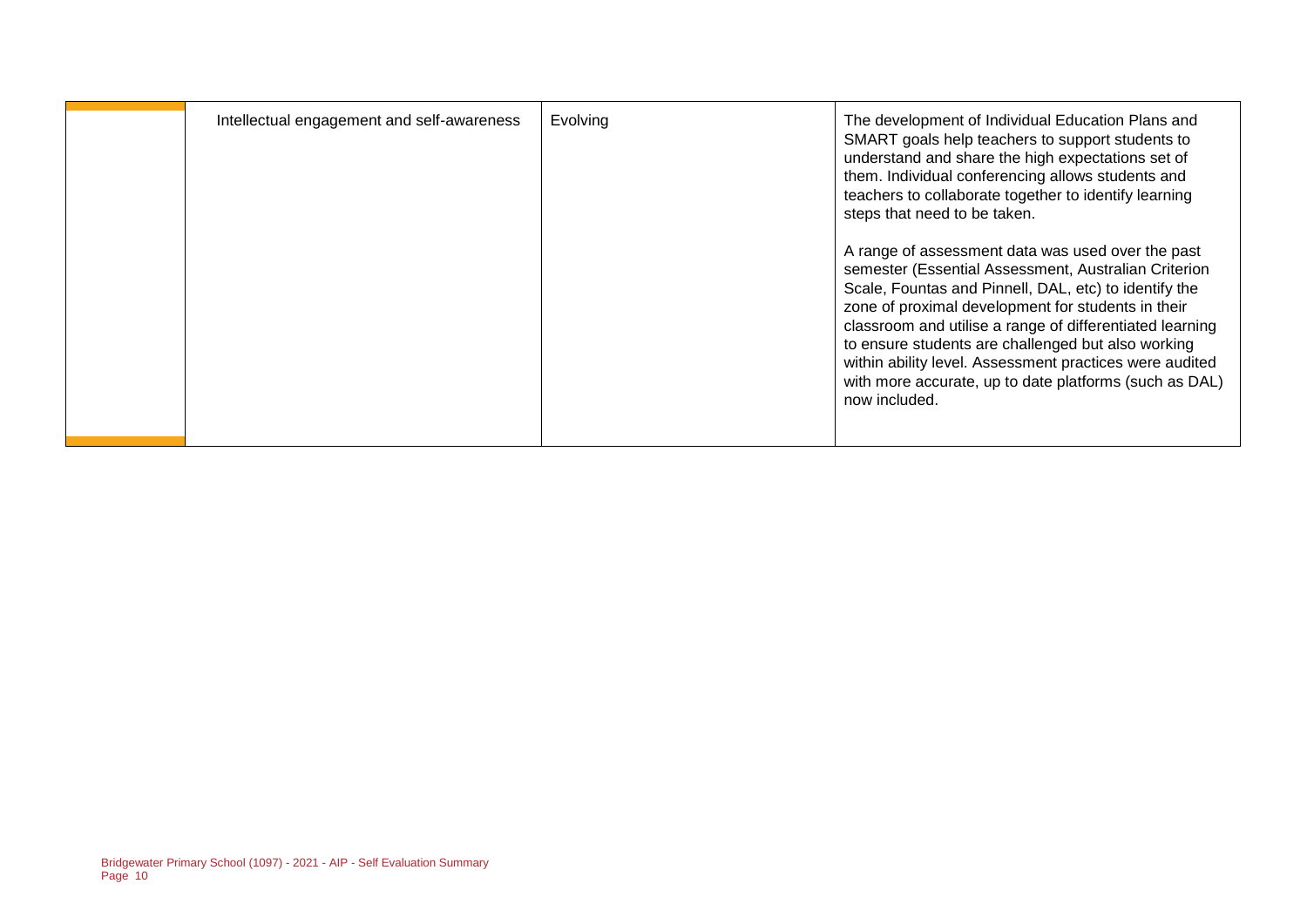|                                  | <b>Building communities</b>                                              | Emerging                                | There have been many barriers in relation to the<br>improvement of this area due to the COVID<br>restrictions.                                                                                                                                                                                                                                                                   |
|----------------------------------|--------------------------------------------------------------------------|-----------------------------------------|----------------------------------------------------------------------------------------------------------------------------------------------------------------------------------------------------------------------------------------------------------------------------------------------------------------------------------------------------------------------------------|
| Community engagement in learning |                                                                          |                                         | The school works with parents and carers to highlight<br>the importance of high expectations and challenging<br>goals for students' Individual Education Plans, Student<br>Support Meetings and student-led conferences.<br>Behaviour and Safety plans are created in<br>collaboration with students, parents, and teachers.                                                     |
|                                  |                                                                          |                                         | The school is now communicating more widely with<br>the community via its Facebook page. Community<br>connections with local businesses and the Shire have<br>also been established with projects planned for 2021.<br>It is important that the school continues to develop<br>trust and confidence within the local community<br>through self promotion via a range of sources. |
|                                  | Global citizenship                                                       | <b>Emerging moving towards Evolving</b> | The school has a process for conflict resolution on the<br>form of Restorative Practice conversations.                                                                                                                                                                                                                                                                           |
|                                  |                                                                          |                                         | Students have participated in river science and<br>inquired into the impact that people have on the<br>Loddon River. Investigation into platypus numbers and<br>student ideas for a future project in the area have also<br>been garnered.                                                                                                                                       |
|                                  |                                                                          |                                         | The development of the school vegetable garden,<br>worm farm and chickens have helped to extend<br>students understanding of sustainable practices,<br>particularly in the area of recycling organic material.                                                                                                                                                                   |
|                                  |                                                                          |                                         | Students participated in the community Remembrance<br>Day ceremony.                                                                                                                                                                                                                                                                                                              |
|                                  |                                                                          |                                         |                                                                                                                                                                                                                                                                                                                                                                                  |
| Page 11                          | Bridgewater Primary School (1097) - 2021 - AIP - Self Evaluation Summary |                                         |                                                                                                                                                                                                                                                                                                                                                                                  |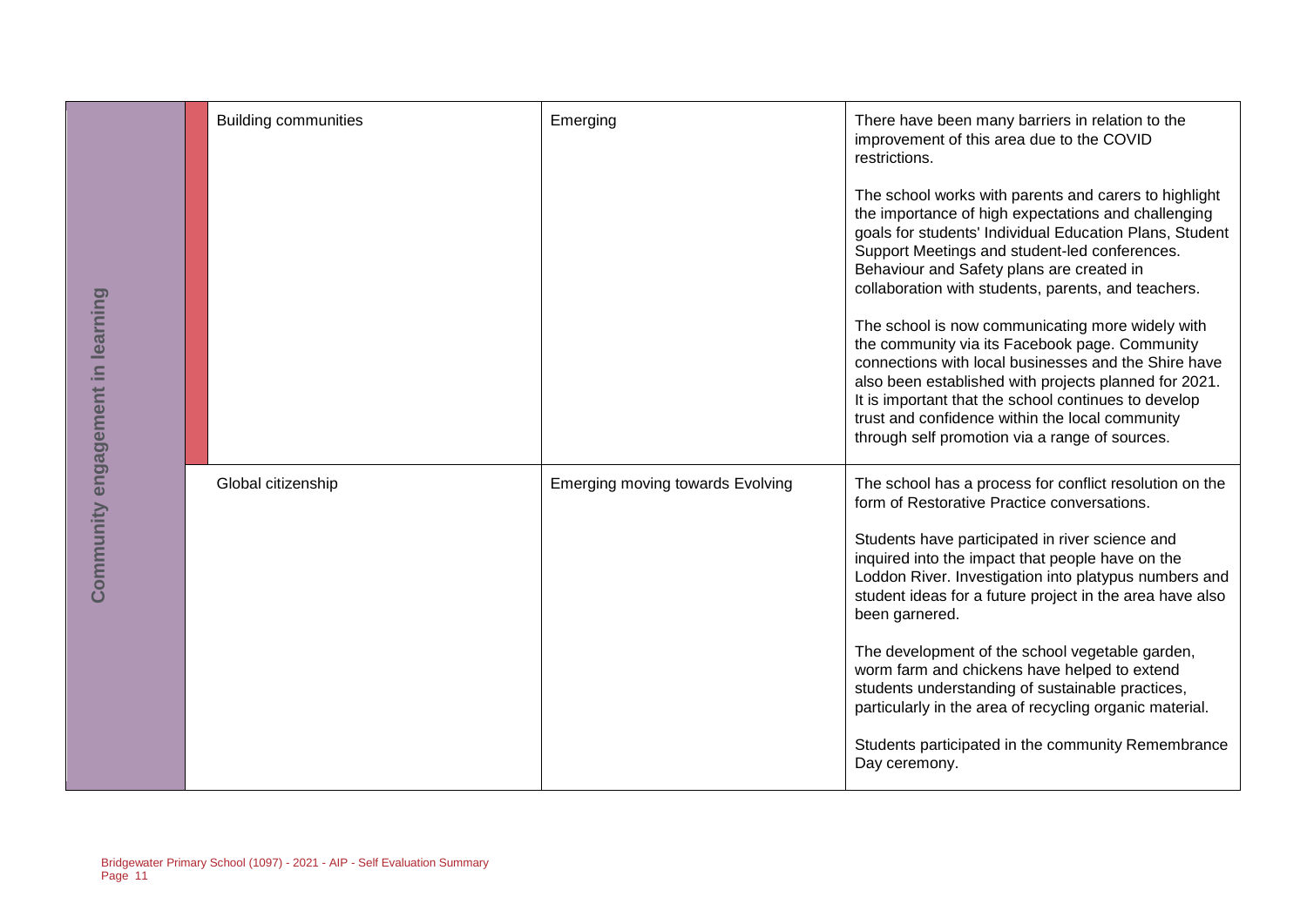| Networks with schools, services and<br>agencies | Evolving | The school effectively utilises partnerships to identify<br>and address specific learning needs. The visting<br>teacher for autism and Student Support Services have<br>been actively involved with the school during the<br>second semester.<br>The school has been registered with Be You (a mental<br>health initiative) which will help to guide the wellbeing<br>initiatives of our Student Action Team.                                                                                                                                                                                                                                                                       |
|-------------------------------------------------|----------|-------------------------------------------------------------------------------------------------------------------------------------------------------------------------------------------------------------------------------------------------------------------------------------------------------------------------------------------------------------------------------------------------------------------------------------------------------------------------------------------------------------------------------------------------------------------------------------------------------------------------------------------------------------------------------------|
| Parents and carers as partners                  | Evolving | Parents are welcomes as partners in our community<br>and have been involved in decision making through<br>school council and regular communication with school<br>staff.<br>Student teacher interviews gave parents the<br>opportunity to share the progress of their child's<br>learning.<br>Due to COVID, it was difficult to involve parents in<br>daily programs as they were unable to attend onsite.<br>The'Great Reading Challenge' was implemented in<br>Term 4 to help encourage students with their home<br>reading. Every 10 nights of whole class reading,<br>students were pick an activity to do as a team and on<br>this occasion it involved a picnic at the river. |

| <b>Enter your reflective comments</b> | 2020 has been a year of unprecedented change. The impact of COVID 19 led to two separate periods of online learning.        |
|---------------------------------------|-----------------------------------------------------------------------------------------------------------------------------|
|                                       | A complete change of teaching staff mid year meant that some adjustments were made for the setting up of new routines.      |
|                                       | Over the COVID period we prioritised the health and wellbeing supports for our students, families experiencing difficulties |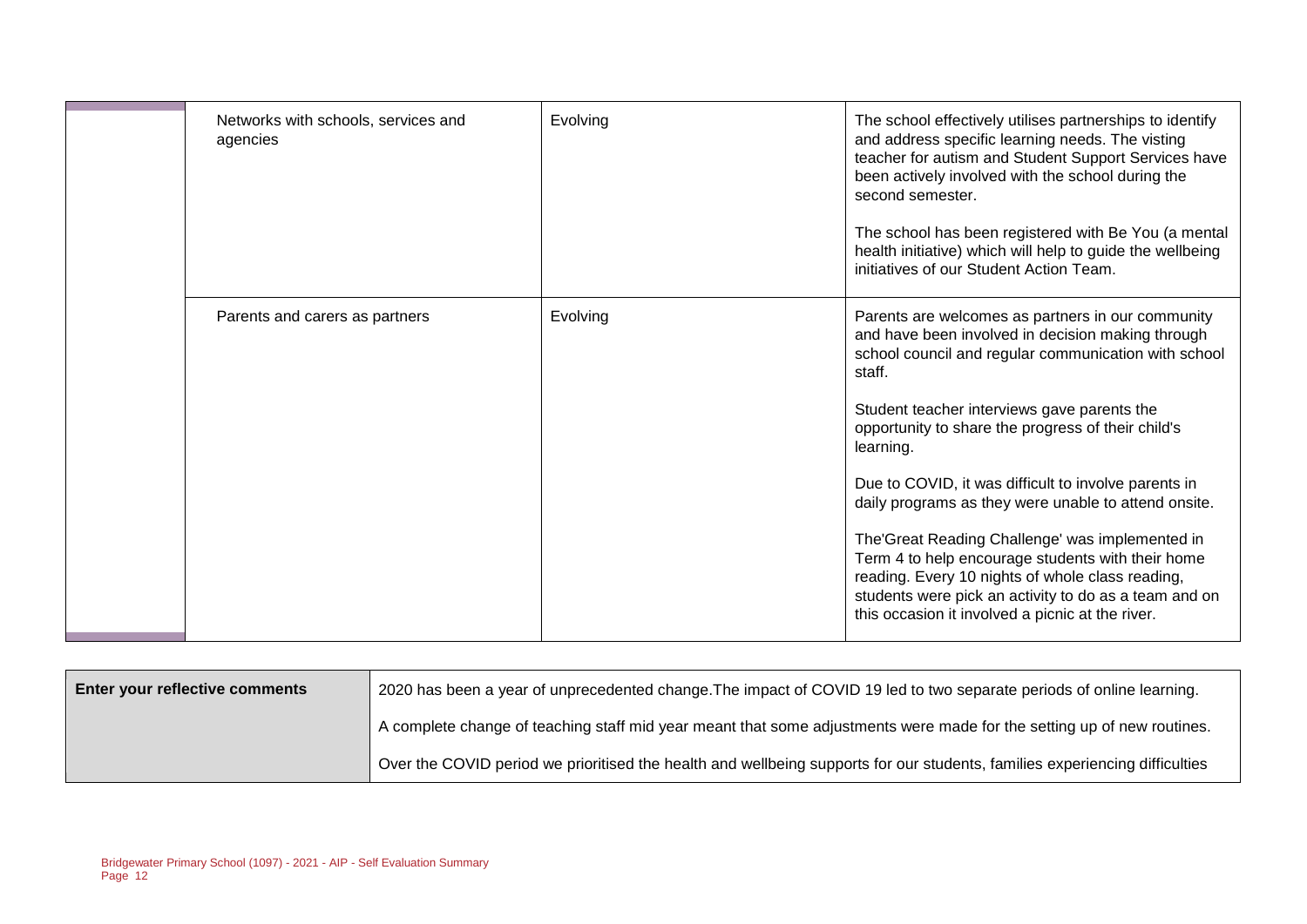|                                  | and staff by maintaining high levels of communication, providing a range of supports and putting academic work second to<br>well-being, while still having expectations of effort and application.                                                                                                                                                                                                                                                                                                                                                                                                                                                                                                                                                                                                                                                                      |
|----------------------------------|-------------------------------------------------------------------------------------------------------------------------------------------------------------------------------------------------------------------------------------------------------------------------------------------------------------------------------------------------------------------------------------------------------------------------------------------------------------------------------------------------------------------------------------------------------------------------------------------------------------------------------------------------------------------------------------------------------------------------------------------------------------------------------------------------------------------------------------------------------------------------|
| <b>Considerations for 2021</b>   | - Developing student agency and voice as an avenue for positive climate for learning and building teacher excellence<br>through use of the HITS surveys<br>- Embedding the Instructional model for Literacy and Numeracy while ensuring that Planning is aligned within this structure.<br>- Working with the community as partners in learning.<br>- Investigate a whole school approach to the explicit teaching of social emotional learning.<br>- The induction of a new staff member will be an important focus for 2021. This will include the development of role clarity<br>and a mentoring program.<br>- The Tutoring Program will be delivered throughout the year with a particular focus on literacy. Tutoring sessions will<br>involve both one to one conferencing/teaching as well as small group sessions that will be time tabled throughout the week. |
| Documents that support this plan | BPS Reading Workshop Model.pdf (0.18 MB)<br>BPS Writing Workshop Model.pdf (0.17 MB)                                                                                                                                                                                                                                                                                                                                                                                                                                                                                                                                                                                                                                                                                                                                                                                    |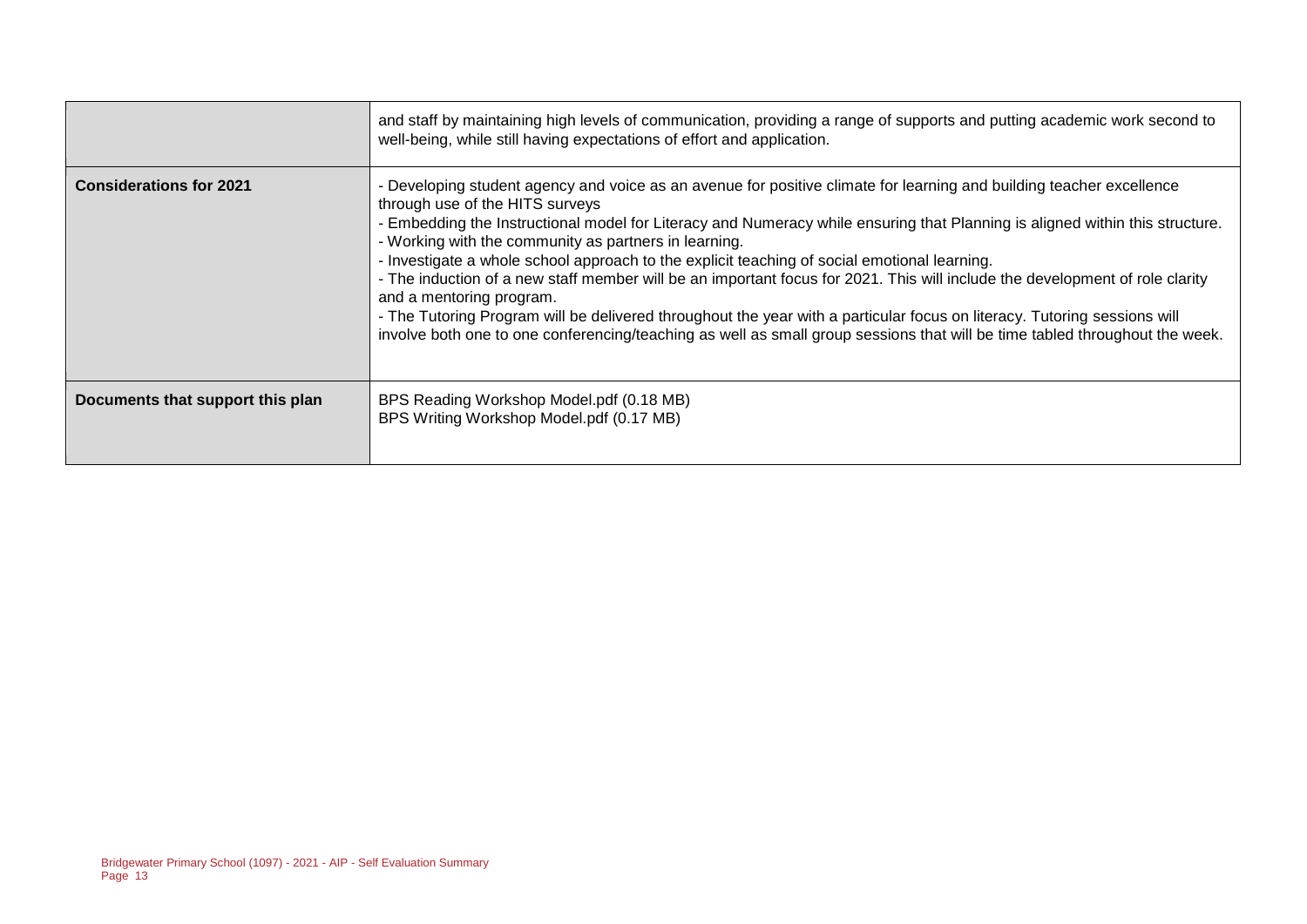#### **SSP Goals Targets and KIS**

| Goal 1     | 2021 Priorities Goal                                                                 |                                                                                                                                                                                                                                                             |     |     |  |  |  |  |  |  |
|------------|--------------------------------------------------------------------------------------|-------------------------------------------------------------------------------------------------------------------------------------------------------------------------------------------------------------------------------------------------------------|-----|-----|--|--|--|--|--|--|
| Target 1.1 |                                                                                      | Support for the 2021 Priorities                                                                                                                                                                                                                             |     |     |  |  |  |  |  |  |
|            |                                                                                      | Learning, catch up and extension priority:                                                                                                                                                                                                                  |     |     |  |  |  |  |  |  |
|            |                                                                                      | By the end of 2021, 100% of students will have an ongoing Individual Learning Plan for literacy and numeracy.                                                                                                                                               |     |     |  |  |  |  |  |  |
|            | <b>Component</b><br><b>Stimulated Learning</b>                                       | <b>Students Attitudes to School Survey</b><br>By the end of 2021, the mean factor scores for the Student Attitudes to School Survey will be:<br><b>Attitudes to School Survey</b><br><b>Mean Factor Score %</b><br>2017<br>2020<br>2021<br>88.9<br>80<br>90 |     |     |  |  |  |  |  |  |
|            | Effort (Self-Regulation and Goal<br>Setting)<br><b>High Expectations for Success</b> | 93.7                                                                                                                                                                                                                                                        | 100 | 100 |  |  |  |  |  |  |
|            | (Learning Confidence)                                                                | 88                                                                                                                                                                                                                                                          | 70  | 90  |  |  |  |  |  |  |
|            | Motivation and Interest                                                              | 79                                                                                                                                                                                                                                                          | 80  | 90  |  |  |  |  |  |  |
|            |                                                                                      |                                                                                                                                                                                                                                                             |     |     |  |  |  |  |  |  |
|            |                                                                                      |                                                                                                                                                                                                                                                             |     |     |  |  |  |  |  |  |
| Target 1.2 | <b>Happy, Healthy Kids Priority:</b>                                                 |                                                                                                                                                                                                                                                             |     |     |  |  |  |  |  |  |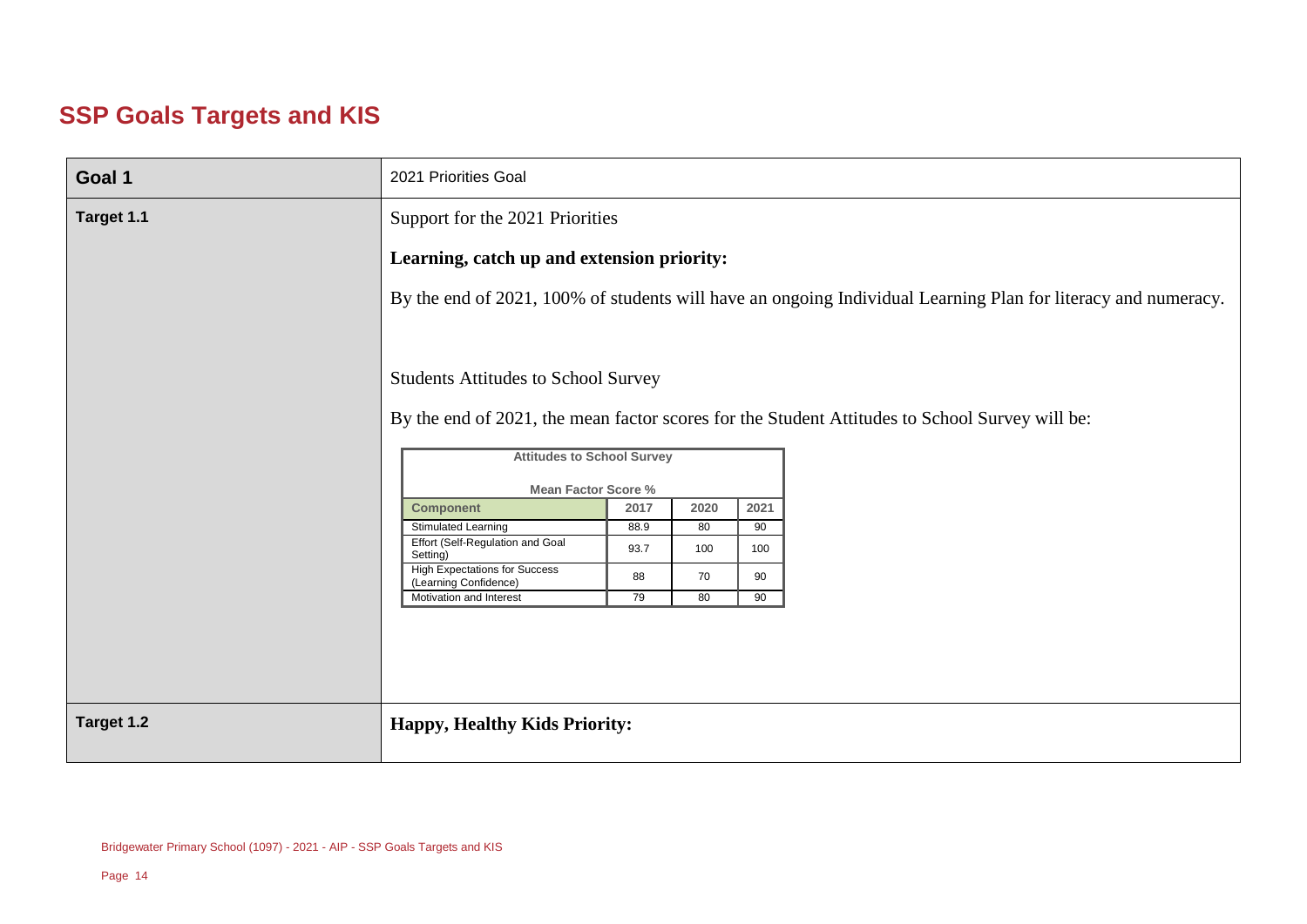|                                                                                  | By the end of 2021, Respectful Relationships will be embedded in the curriculum with lessons taking place once<br>a week as evidenced in planning.                                                           |
|----------------------------------------------------------------------------------|--------------------------------------------------------------------------------------------------------------------------------------------------------------------------------------------------------------|
| Target 1.3                                                                       | <b>Connected Schools Priority:</b>                                                                                                                                                                           |
|                                                                                  | Based on data from the 2019 Parent Opinion Survey, the median score will move from 92% to 100% for Parent<br>Participation and Involvement for 2021.                                                         |
| <b>Key Improvement Strategy 1.a</b><br><b>Building practice excellence</b>       | Learning, catch-up and extension priority:<br>All students will have an individual learning plan that is monitored through the tracking of sequential 'I can' statements.                                    |
| Key Improvement Strategy 1.b<br>Empowering students and building school<br>pride | Happy, active and healthy kids priority:<br>To establish a whole school approach to socio-emotional learning through the implementation of the Resilience, Rights<br>and Respectful Relationships Framework. |
| Key Improvement Strategy 1.c<br>Parents and carers as partners                   | Connected schools priority:<br>To develop opportunities for increasing the engagement of parents and community groups.                                                                                       |
| Goal 2                                                                           | Build Practice Excellence to improve outcomes                                                                                                                                                                |
| Target 2.1                                                                       | 100% of staff will have a focus on student learning target/s clearly documented in their performance and development plan                                                                                    |
|                                                                                  | <b>NAPLAN</b>                                                                                                                                                                                                |
|                                                                                  | Increase the percentage of student performing in the top 2 bands                                                                                                                                             |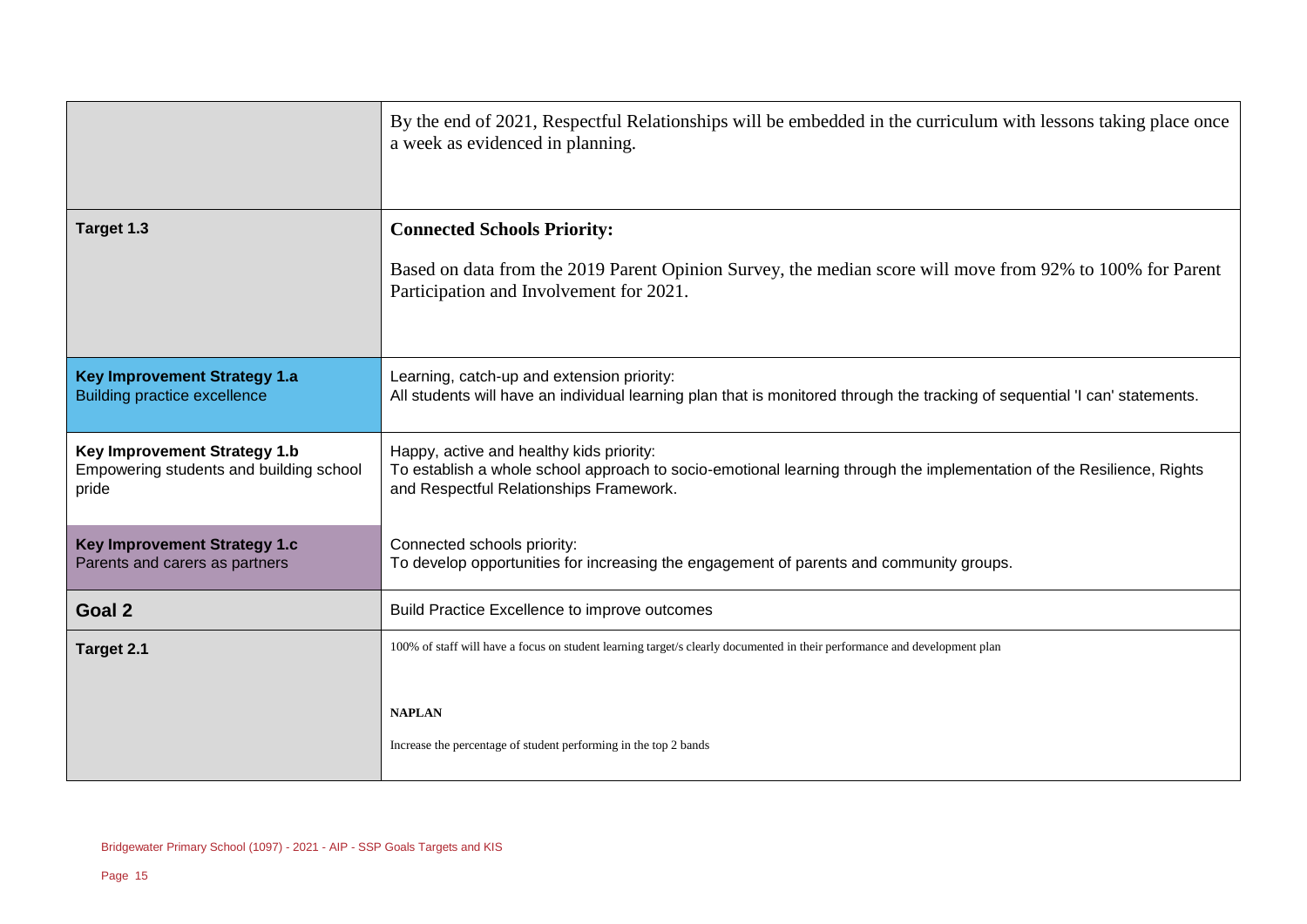| Year 3   | <b>State</b><br>2016 | 2017 | 2021 | Year 5   | <b>State</b><br>2016 | 2017 | 2021 |
|----------|----------------------|------|------|----------|----------------------|------|------|
| Reading  | 52%                  | 50%  | 50%  | Reading  | 38%                  | 0%   | 50%  |
| Writing  | 57%                  | 0%   | 50%  | Writing  | 22%                  | 0%   | 25%  |
| Numeracy | 41%                  | 50%  | 50%  | Numeracy | 30%                  | 0%   | 50%  |

Increase the percentage of students achieving high relative growth

Decrease the percentage of students achieving low relative growth

| <b>High Relative Growth</b> | 2017 | 2021 | Low Relative Growth | 2017 | 2021 |
|-----------------------------|------|------|---------------------|------|------|
| Reading                     | 0%   | 25%  | Reading             | 0%   | 25%  |
| Writing                     | 0%   | 25%  | Writing             | 50%  | 25%  |
| Numeracy                    | 0%   | 25%  | Numeracy            | 50%  | 25%  |

#### **Victorian Curriculum**

All children deemed capable to make 12 months growth in reading, writing and number & algebra during 2020. Increase the percentage of students attaining an A or B based on teacher judgement in reading, writing and number & algebra over the SSP period using 2017 as a benchmark

|                  | State 2015 | 2017 | 2021 |
|------------------|------------|------|------|
| Reading          | 43%        |      |      |
| Writing          | 27%        |      |      |
| Number & Algebra | 33%        |      |      |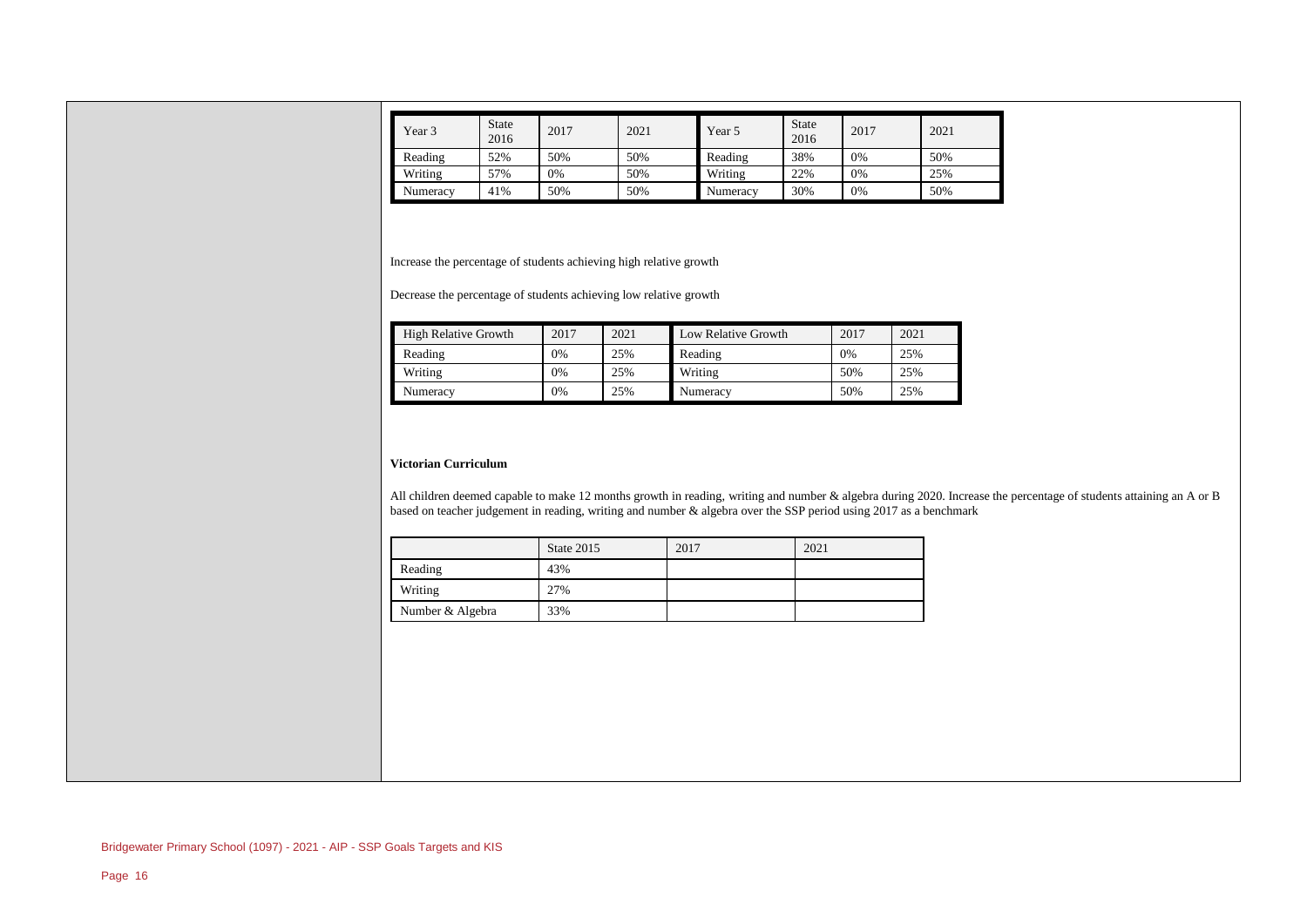|                                                                                  | <b>Student Attitudes to School Survey (SATS)</b>                                                                                                                                                                                   |
|----------------------------------------------------------------------------------|------------------------------------------------------------------------------------------------------------------------------------------------------------------------------------------------------------------------------------|
|                                                                                  | Maintain high student perceptions of Effective teaching practices for cognitive engagement using 2017 as a benchmark                                                                                                               |
|                                                                                  | Differentiated learning challenge 90.5                                                                                                                                                                                             |
|                                                                                  | Effective classroom behaviour 95.8                                                                                                                                                                                                 |
|                                                                                  | Effective teaching time 93.3                                                                                                                                                                                                       |
|                                                                                  | Stimulated learning 88.9                                                                                                                                                                                                           |
|                                                                                  |                                                                                                                                                                                                                                    |
| <b>Key Improvement Strategy 2.a</b><br>Curriculum planning and assessment        | To develop a whole school approach to curriculum planning and documentation. Continue to developed year/term<br>curriculum for literacy and numeracy.                                                                              |
| <b>Key Improvement Strategy 2.b</b><br><b>Curriculum planning and assessment</b> | To consistently analyse assessment data, provide to timely feedback to students and develop student learning<br>goals                                                                                                              |
| <b>Key Improvement Strategy 2.c</b><br>Curriculum planning and assessment        | Establish highly effective professional learning practices - use of HITS (Feedback and Goal Setting). To use<br>student assessment/data, student/teacher and teacher/student feedback to develop student agency in their learning. |
| Goal 3                                                                           | Build student, parent and teacher learning partnerships to improve outcomes                                                                                                                                                        |
| Target 3.1                                                                       | Absence data                                                                                                                                                                                                                       |
|                                                                                  | Reduce the percentage of students absent for more than 20 days                                                                                                                                                                     |
|                                                                                  |                                                                                                                                                                                                                                    |
|                                                                                  | <b>Parent opinion Data</b>                                                                                                                                                                                                         |
|                                                                                  | Using 2017 as a benchmark, maintain and increase levels to at or above 80%                                                                                                                                                         |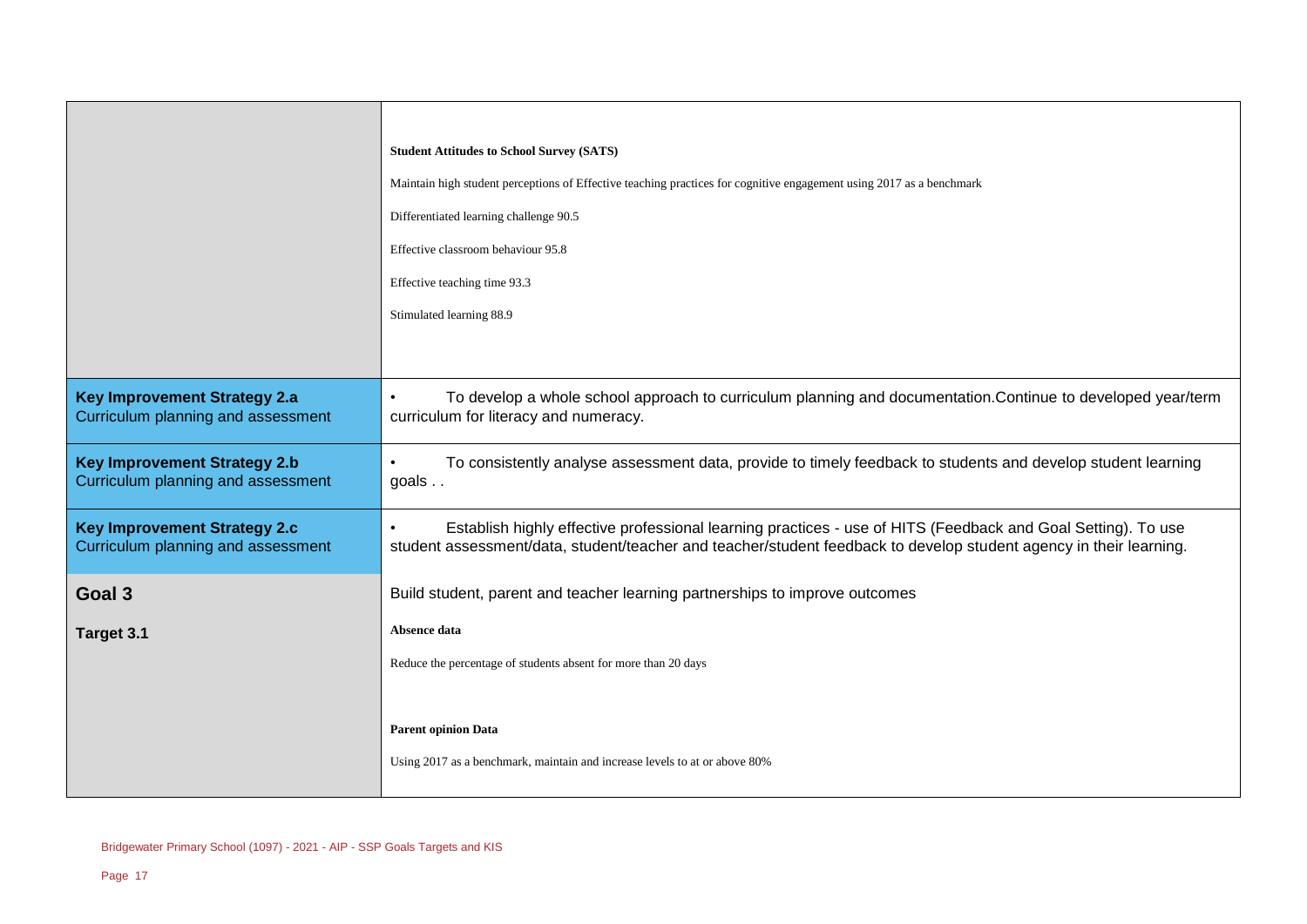| Parent satisfaction 81.5%                                |
|----------------------------------------------------------|
| Parent participation and involvement 61.8%               |
| School communication 70.3%                               |
| Teacher communication 85.6%                              |
|                                                          |
| <b>Student Attitudes to School Survey (SATS)</b>         |
| Using 2017 as a benchmark, maintain high levels of       |
| -stimulating learning 88.9%                              |
| -effort 93.7%                                            |
| -high expectations for success88.0%                      |
| -motivation and interest 88.1%                           |
|                                                          |
| <b>Staff Opinion Survey</b>                              |
| Collective efficacy at or above 90%                      |
| Trust in Students and Parents at or above 90%            |
| Parent and Community Involvement at or above 90%         |
| Collective Focus on Learning at or above 90%             |
| Use Student Feedback to Improve Practice at or above 90% |
|                                                          |
|                                                          |

 $\overline{\phantom{a}}$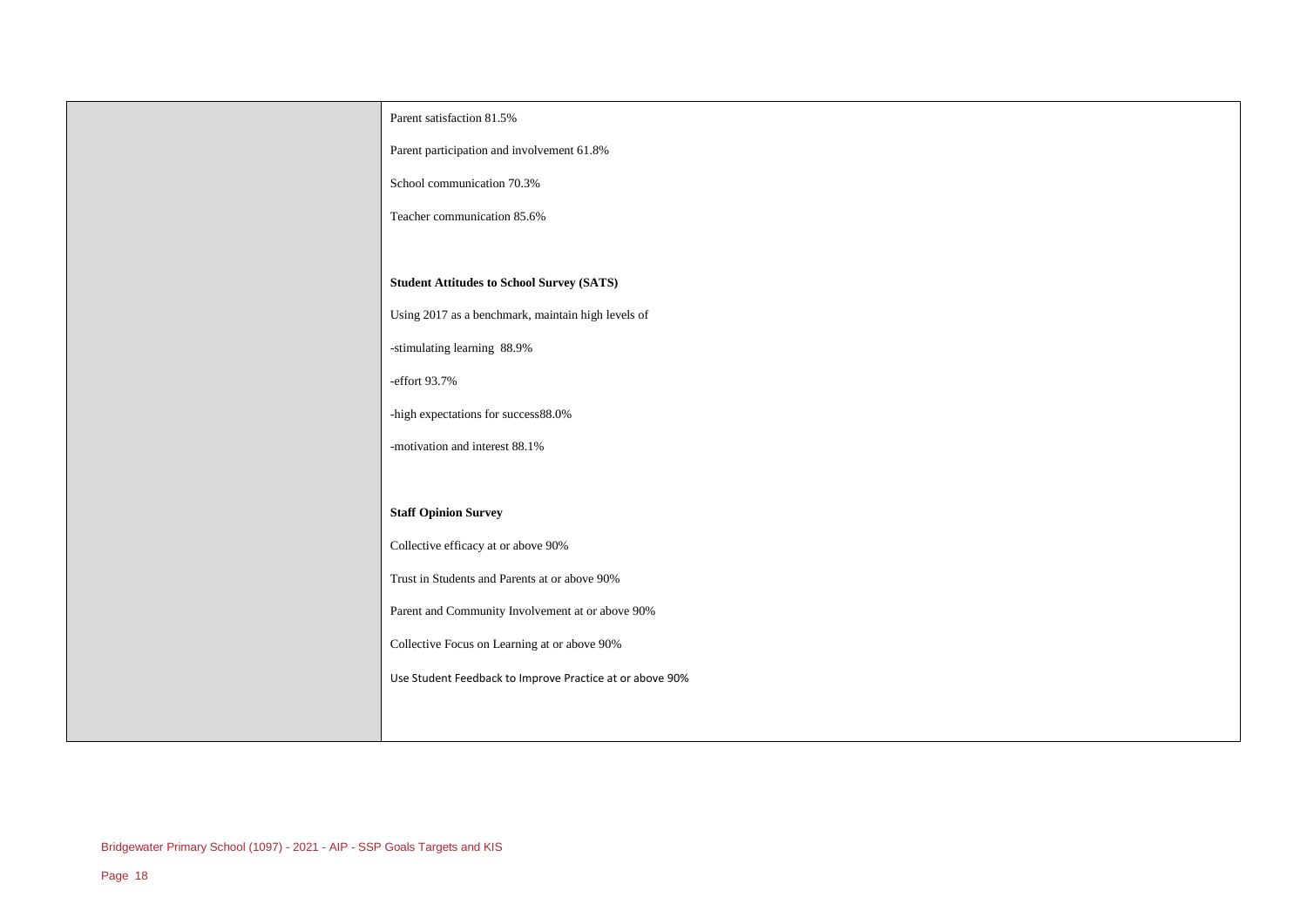| Key Improvement Strategy 3.a<br>Parents and carers as partners | Establish highly effective community engagement. Broaden the school's prominence in the broader community<br>through sharing student achievements through a variety of communication forums, including the achievements of our<br>social and educational partnership with Inglewood Primary School. |
|----------------------------------------------------------------|-----------------------------------------------------------------------------------------------------------------------------------------------------------------------------------------------------------------------------------------------------------------------------------------------------|
| Key Improvement Strategy 3.b                                   | Cultivate an environment, which enables student voice, agency and leadership within the classroom and across                                                                                                                                                                                        |
| Parents and carers as partners                                 | the whole school.                                                                                                                                                                                                                                                                                   |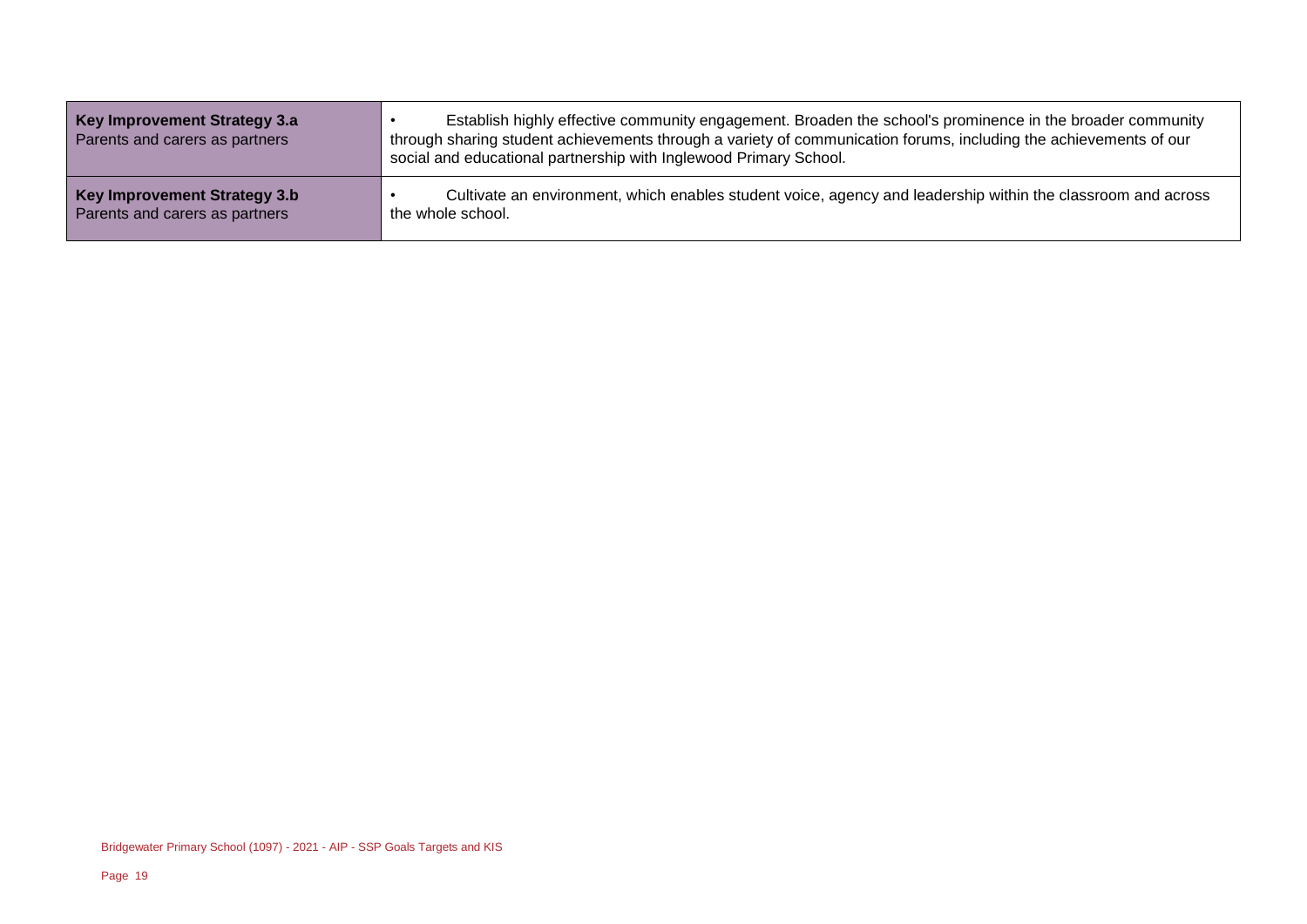#### **Select Annual Goals and KIS**

| <b>Four Year Strategic Goals</b> | Is this<br>selected for<br>focus this<br>year? | <b>Four Year Strategic Targets</b>                                                                                                                                                                                                                                                                                                                                                                                                                                                                                                                                                                                    |                                  |                               |                               |  | 12 month target<br>The 12 month target is an incremental step<br>towards meeting the 4-year target, using the<br>same data set.                                                                                                                                                                                                                                                                                                                                                                                                                                                                                                               |
|----------------------------------|------------------------------------------------|-----------------------------------------------------------------------------------------------------------------------------------------------------------------------------------------------------------------------------------------------------------------------------------------------------------------------------------------------------------------------------------------------------------------------------------------------------------------------------------------------------------------------------------------------------------------------------------------------------------------------|----------------------------------|-------------------------------|-------------------------------|--|-----------------------------------------------------------------------------------------------------------------------------------------------------------------------------------------------------------------------------------------------------------------------------------------------------------------------------------------------------------------------------------------------------------------------------------------------------------------------------------------------------------------------------------------------------------------------------------------------------------------------------------------------|
| 2021 Priorities Goal             | Yes                                            | Support for the 2021 Priorities<br>Learning, catch up and extension priority:<br>By the end of 2021, 100% of students will have an ongoing<br>Individual Learning Plan for literacy and numeracy.<br><b>Students Attitudes to School Survey</b><br>By the end of 2021, the mean factor scores for the Student<br>Attitudes to School Survey will be:<br><b>Attitudes to School Survey</b><br><b>Mean Factor Score %</b><br><b>Component</b><br><b>Stimulated Learning</b><br>Effort (Self-Regulation and Goal<br>Setting)<br><b>High Expectations for Success</b><br>(Learning Confidence)<br>Motivation and Interest | 2017<br>88.9<br>93.7<br>88<br>79 | 2020<br>80<br>100<br>70<br>80 | 2021<br>90<br>100<br>90<br>90 |  | By the end of 2021, 100% of students will<br>have an ongoing Individual Education<br>Plan for literacy and numeracy to ensure<br>that all potential learning is maximised.<br>By the end of 2021, the mean factor<br>scores for the Student Attitudes to School<br>Survey will be:<br>Component<br>2017<br>2020<br>2021<br><b>Stimulated Learning</b><br>88.9<br>80<br>90<br>Effort (SR & GS)<br>93.7<br>100<br>100<br>High Expectations for Success (LC)<br>88<br>70<br>90<br>Motivation and Interest<br>80<br>90<br>79<br>All students deemed capable will make<br>12 months growth in reading, writing and<br>number & algebra during 2021 |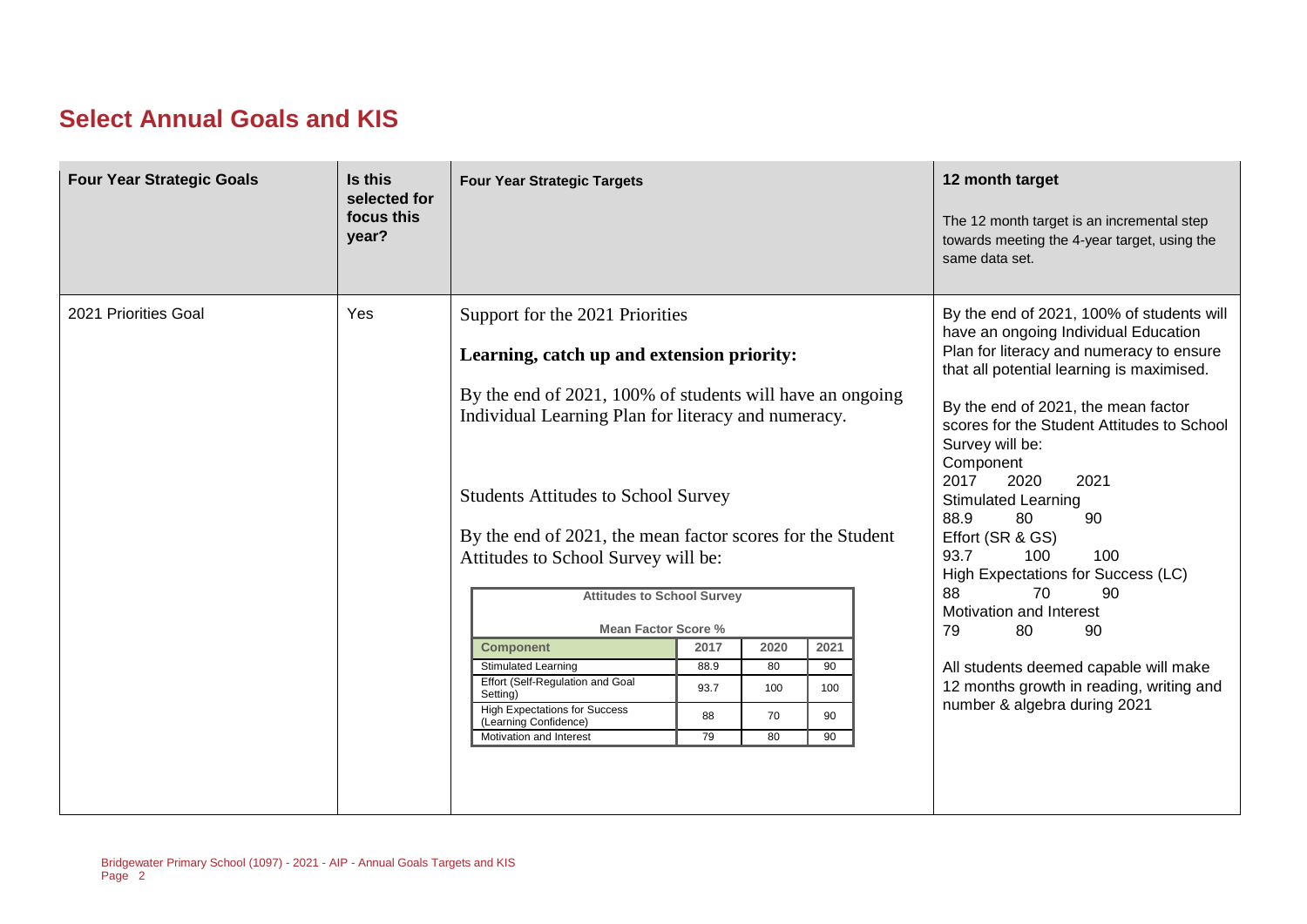|                                                  |    | <b>Happy, Healthy Kids Priority:</b><br>By the end of 2021, Respectful Relationships will be<br>embedded in the curriculum with lessons taking place once a<br>week as evidenced in planning. | By the end of 2021, the mean factor<br>scores for the Student Attitudes to School<br>Survey will be:<br>Mean Factor Score %<br>2018<br>2020<br>2021<br><b>School Connectedness</b><br>76<br>80<br>90<br><b>Student Voice and Agency</b><br>85<br>75<br>90<br><b>Managing Bullying</b><br>89<br>93<br>100                          |
|--------------------------------------------------|----|-----------------------------------------------------------------------------------------------------------------------------------------------------------------------------------------------|-----------------------------------------------------------------------------------------------------------------------------------------------------------------------------------------------------------------------------------------------------------------------------------------------------------------------------------|
|                                                  |    | <b>Connected Schools Priority:</b><br>Based on data from the 2019 Parent Opinion Survey, the<br>median score will move from 92% to 100% for Parent<br>Participation and Involvement for 2021. | By the end of 2021, the mean factor<br>scores for the Parent Opinion Survey will<br>be:<br>Mean Factor Score %<br>2017<br>2019<br>2021<br>Parent satisfaction<br>81.5<br>75<br>90<br>Parent participation and involvement<br>61.8<br>100<br>92<br>School communication<br>70.3<br>80<br>Teacher communication<br>85.6<br>88<br>90 |
| Build Practice Excellence to improve<br>outcomes | No | 100% of staff will have a focus on student learning target/s clearly documented in their<br>performance and development plan                                                                  |                                                                                                                                                                                                                                                                                                                                   |
|                                                  |    | <b>NAPLAN</b><br>Increase the percentage of student performing in the top 2 bands                                                                                                             |                                                                                                                                                                                                                                                                                                                                   |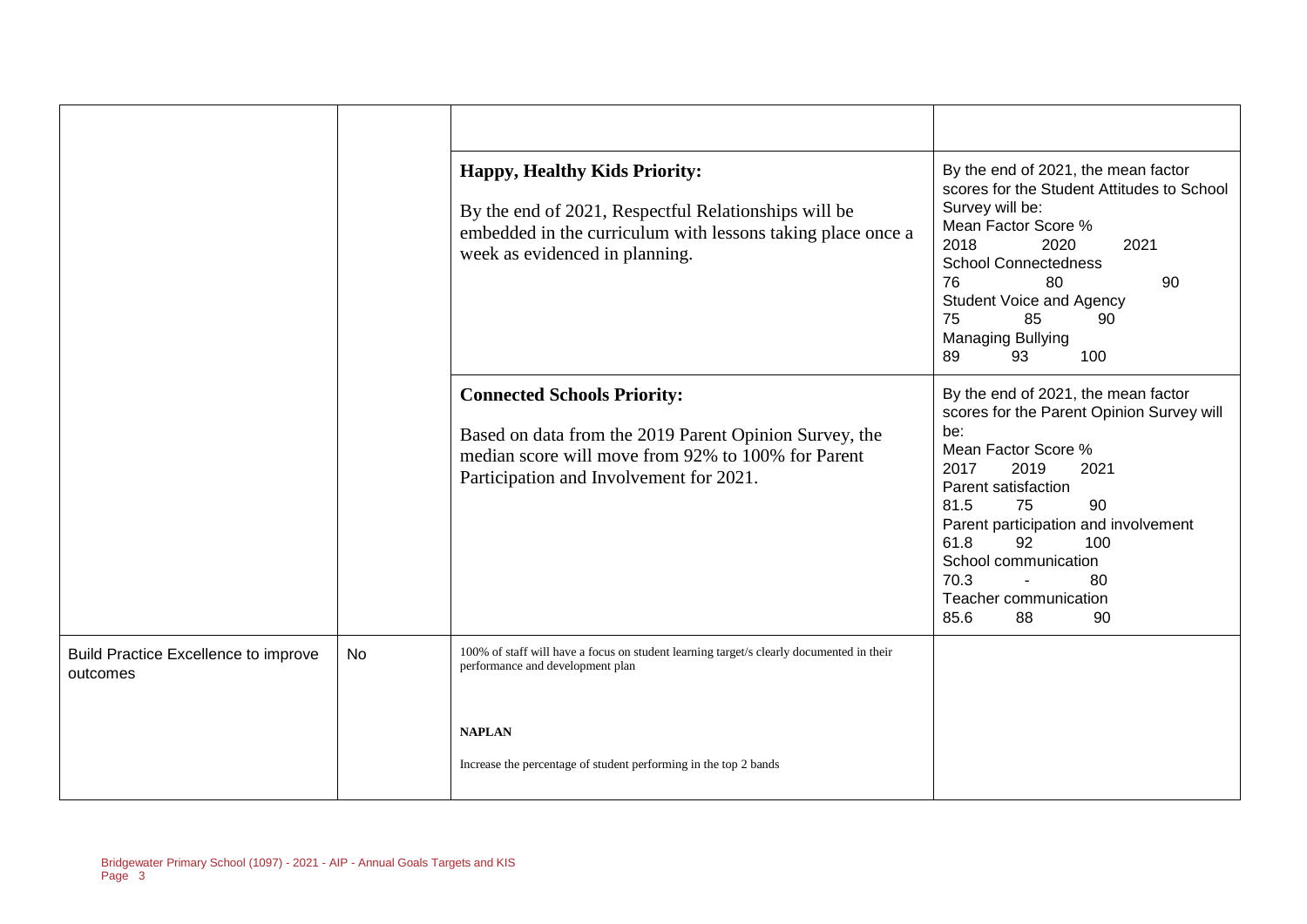| Year 3   | <b>State</b><br>2016 | 2017 | 2021 | Year 5   | <b>State</b><br>2016 | 2017 | 2021 |
|----------|----------------------|------|------|----------|----------------------|------|------|
| Reading  | 52%                  | 50%  | 50%  | Reading  | 38%                  | 0%   | 50%  |
| Writing  | 57%                  | 0%   | 50%  | Writing  | 22%                  | 0%   | 25%  |
| Numeracy | 41%                  | 50%  | 50%  | Numeracy | 30%                  | 0%   | 50%  |

Increase the percentage of students achieving high relative growth

Decrease the percentage of students achieving low relative growth

| High Relative<br>Growth | 2017 | 2021 | Low Relative<br>Growth | 2017 | 2021 |
|-------------------------|------|------|------------------------|------|------|
| Reading                 | 0%   | 25%  | Reading                | 0%   | 25%  |
| Writing                 | 0%   | 25%  | Writing                | 50%  | 25%  |
| Numeracy                | 0%   | 25%  | Numeracy               | 50%  | 25%  |

#### **Victorian Curriculum**

All children deemed capable to make 12 months growth in reading, writing and number & algebra during 2020. Increase the percentage of students attaining an A or B based on teacher judgement in reading, writing and number & algebra over the SSP period using 2017 as a benchmark

|                  | State 2015 | 2017 | 2021 |
|------------------|------------|------|------|
| Reading          | 43%        |      |      |
| Writing          | 27%        |      |      |
| Number & Algebra | 33%        |      |      |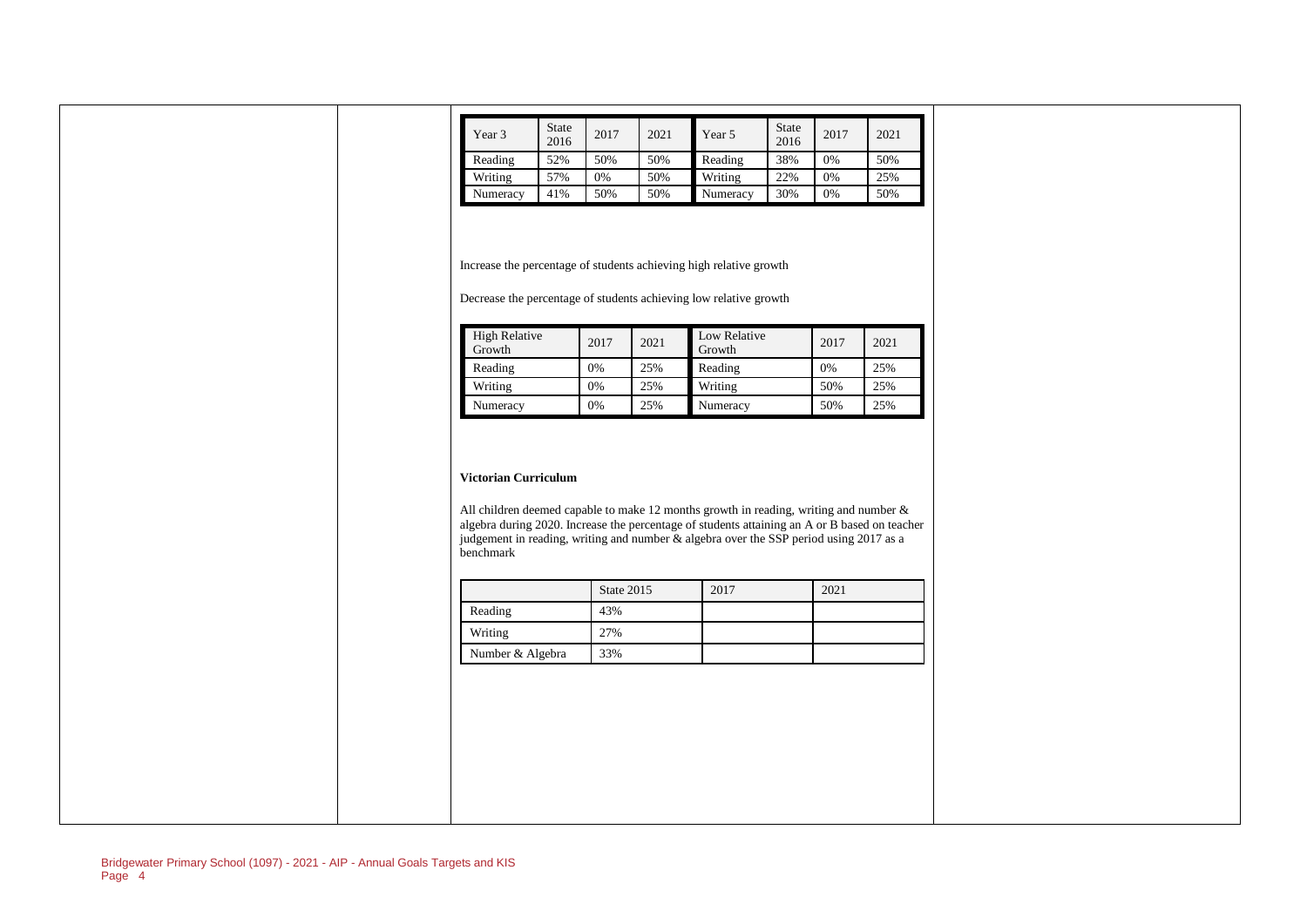|                                                                                   |     | <b>Student Attitudes to School Survey (SATS)</b><br>Maintain high student perceptions of Effective teaching practices for cognitive engagement<br>using 2017 as a benchmark<br>Differentiated learning challenge 90.5<br>Effective classroom behaviour 95.8<br>Effective teaching time 93.3<br>Stimulated learning 88.9 |                                                                                                              |
|-----------------------------------------------------------------------------------|-----|-------------------------------------------------------------------------------------------------------------------------------------------------------------------------------------------------------------------------------------------------------------------------------------------------------------------------|--------------------------------------------------------------------------------------------------------------|
| Build student, parent and teacher<br>learning partnerships to improve<br>outcomes | Yes | Absence data<br>Reduce the percentage of students absent for more than 20 days                                                                                                                                                                                                                                          | Absence data<br>Reduce the percentage of students<br>absent for more than 20 days in 2020 by<br>30% in 2021. |
|                                                                                   |     | <b>Parent opinion Data</b>                                                                                                                                                                                                                                                                                              |                                                                                                              |
|                                                                                   |     | Using 2017 as a benchmark, maintain and increase levels to at or above 80%                                                                                                                                                                                                                                              | By the end of 2021, the mean factor                                                                          |
|                                                                                   |     | Parent satisfaction 81.5%                                                                                                                                                                                                                                                                                               | scores for the Parent Opinion Survey will<br>be:                                                             |
|                                                                                   |     | Parent participation and involvement 61.8%                                                                                                                                                                                                                                                                              | Mean Factor Score %<br>2017<br>2021                                                                          |
|                                                                                   |     | School communication 70.3%                                                                                                                                                                                                                                                                                              | Parent satisfaction<br>81.5<br>90                                                                            |
|                                                                                   |     | Teacher communication 85.6%                                                                                                                                                                                                                                                                                             | Parent participation and involvement<br>61.8<br>80<br>School communication                                   |
|                                                                                   |     | <b>Student Attitudes to School Survey (SATS)</b>                                                                                                                                                                                                                                                                        | 70.3<br>80<br>Teacher communication                                                                          |
|                                                                                   |     | Using 2017 as a benchmark, maintain high levels of                                                                                                                                                                                                                                                                      | 85.6<br>90                                                                                                   |
|                                                                                   |     |                                                                                                                                                                                                                                                                                                                         |                                                                                                              |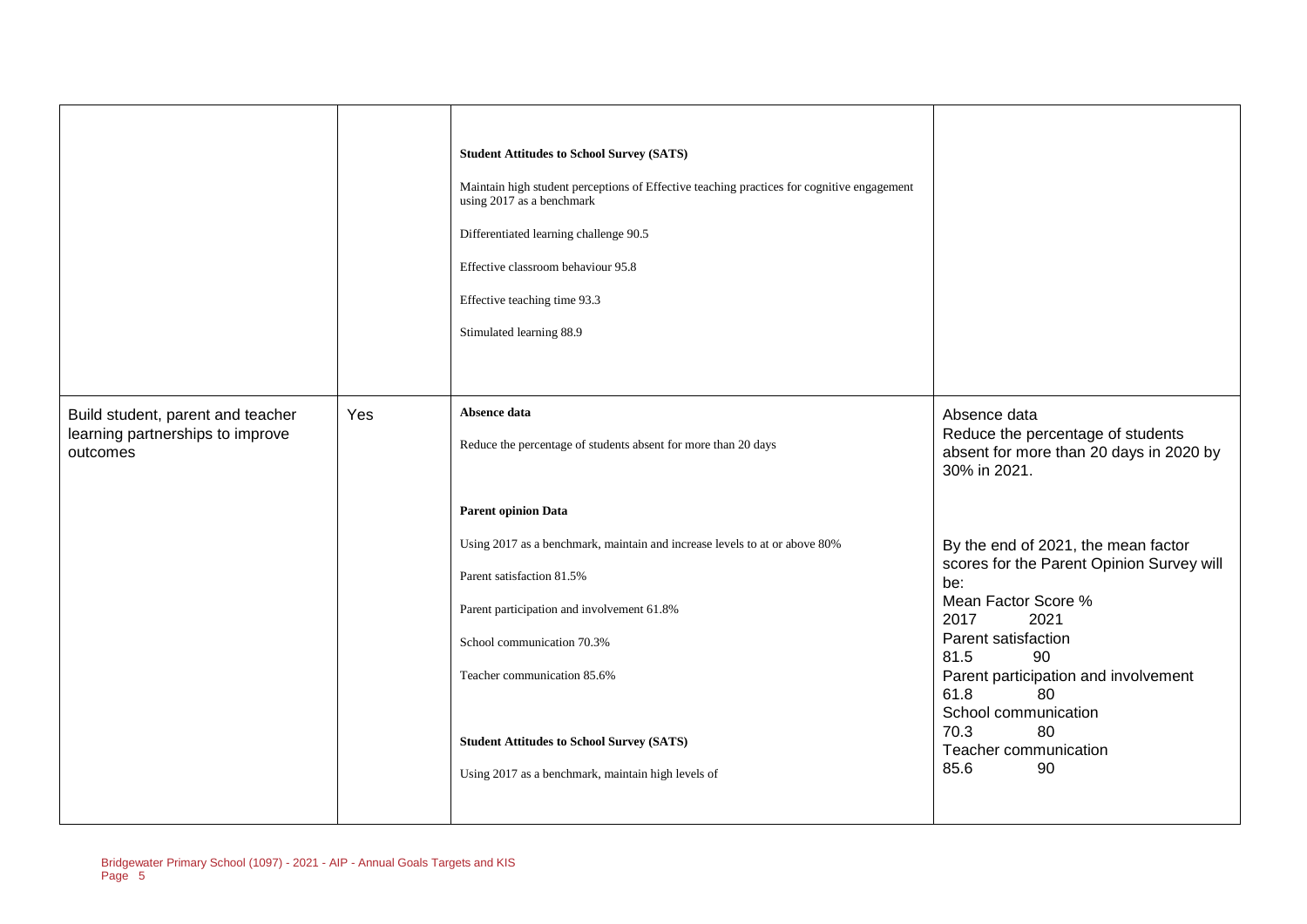| -stimulating learning 88.9%                              | By the end of 2021, the mean factor                           |
|----------------------------------------------------------|---------------------------------------------------------------|
| -effort 93.7%                                            | scores for the Student Attitudes to School<br>Survey will be: |
| -high expectations for success88.0%                      | Mean Factor Score%<br>2017<br>2020<br>2021                    |
| -motivation and interest 88.1%                           | <b>Stimulated Learning</b>                                    |
|                                                          | 88.9<br>90<br>80<br>Effort (SR & GS)                          |
| <b>Staff Opinion Survey</b>                              | 93.7<br>100<br>100<br>High Expectations for Success (LC)      |
| Collective efficacy at or above 90%                      | 88<br>70<br>90<br>Motivation and Interest                     |
| Trust in Students and Parents at or above 90%            | 90<br>79<br>80                                                |
| Parent and Community Involvement at or above 90%         |                                                               |
| Collective Focus on Learning at or above 90%             |                                                               |
| Use Student Feedback to Improve Practice at or above 90% |                                                               |
|                                                          |                                                               |
|                                                          |                                                               |

| Goal 1              | 2021 Priorities Goal                                                                                                                                                                                                                                                   |      |      |      |                                                                                                             |  |
|---------------------|------------------------------------------------------------------------------------------------------------------------------------------------------------------------------------------------------------------------------------------------------------------------|------|------|------|-------------------------------------------------------------------------------------------------------------|--|
| 12 Month Target 1.1 | By the end of 2021, 100% of students will have an ongoing Individual Education Plan for literacy and numeracy to ensure that<br>all potential learning is maximised.<br>By the end of 2021, the mean factor scores for the Student Attitudes to School Survey will be: |      |      |      |                                                                                                             |  |
|                     |                                                                                                                                                                                                                                                                        | 2017 | 2020 | 2021 |                                                                                                             |  |
|                     | Component                                                                                                                                                                                                                                                              |      |      |      |                                                                                                             |  |
|                     | <b>Stimulated Learning</b>                                                                                                                                                                                                                                             | 88.9 | 80   | 90   |                                                                                                             |  |
|                     | Effort (SR & GS)                                                                                                                                                                                                                                                       |      | 93.7 | 100  | 100                                                                                                         |  |
|                     | High Expectations for Success (LC)                                                                                                                                                                                                                                     | 88   | 70   | 90   |                                                                                                             |  |
|                     | Motivation and Interest                                                                                                                                                                                                                                                | 79   | 80   | 90   |                                                                                                             |  |
|                     |                                                                                                                                                                                                                                                                        |      |      |      | All students deemed capable will make 12 months growth in reading, writing and number & algebra during 2021 |  |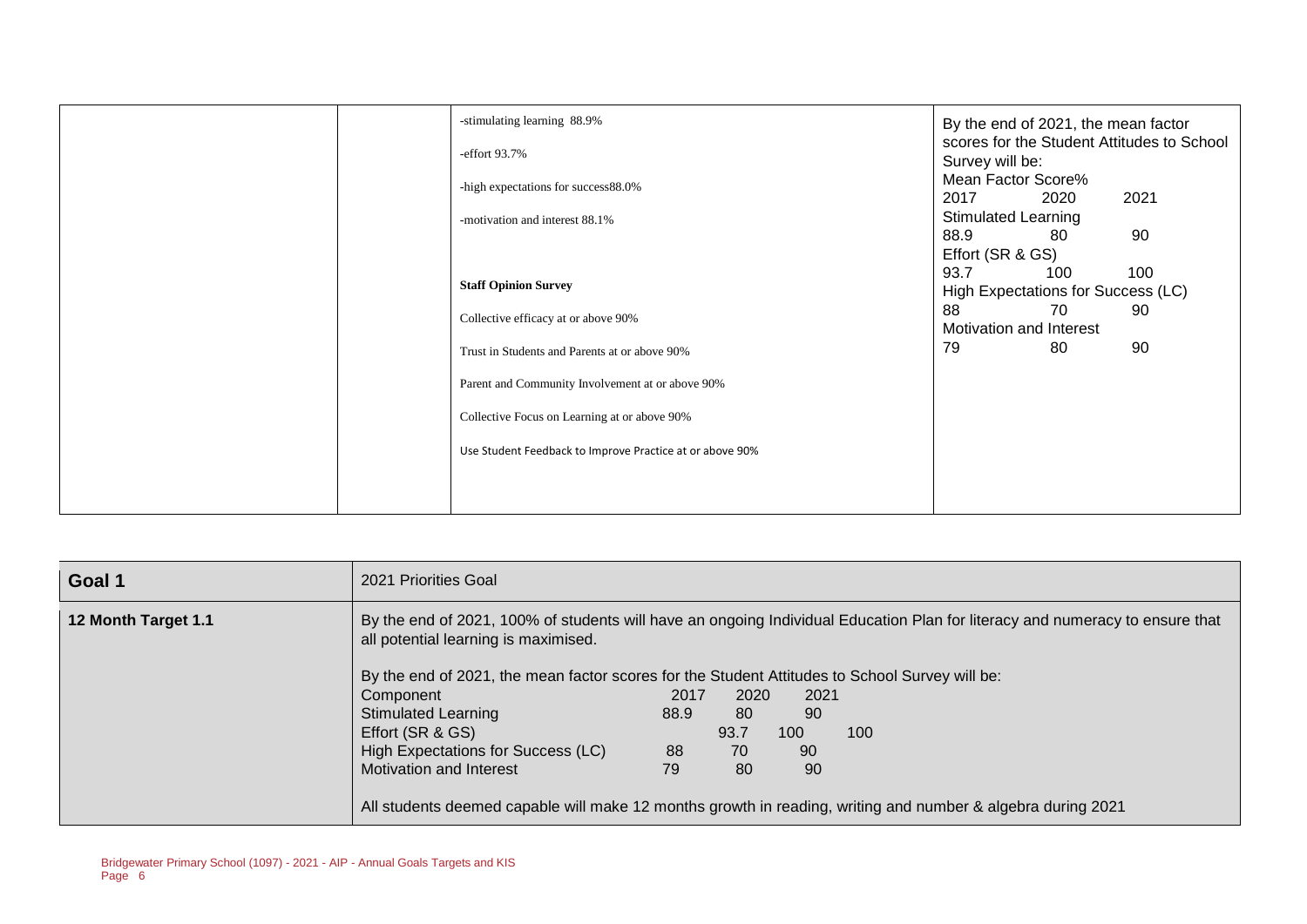| 12 Month Target 1.2                                                                                                                                                                                                                                                                       | By the end of 2021, the mean factor scores for the Student Attitudes to School Survey will be:<br>Mean Factor Score %<br>2020<br>2018<br>2021<br><b>School Connectedness</b><br>80<br>76<br>90<br>75<br>85<br><b>Student Voice and Agency</b><br>90<br>93<br><b>Managing Bullying</b><br>89<br>100                                                                                                                                                                                                                                                                                                                                               |                                              |
|-------------------------------------------------------------------------------------------------------------------------------------------------------------------------------------------------------------------------------------------------------------------------------------------|--------------------------------------------------------------------------------------------------------------------------------------------------------------------------------------------------------------------------------------------------------------------------------------------------------------------------------------------------------------------------------------------------------------------------------------------------------------------------------------------------------------------------------------------------------------------------------------------------------------------------------------------------|----------------------------------------------|
| 12 Month Target 1.3                                                                                                                                                                                                                                                                       | By the end of 2021, the mean factor scores for the Parent Opinion Survey will be:<br>Mean Factor Score %<br>2017<br>2019<br>2021<br>Parent satisfaction<br>81.5<br>75<br>90<br>Parent participation and involvement<br>61.8<br>92<br>100<br>School communication<br>70.3<br>80<br>Teacher communication<br>85.6<br>90<br>88                                                                                                                                                                                                                                                                                                                      |                                              |
| <b>Key Improvement Strategies</b>                                                                                                                                                                                                                                                         |                                                                                                                                                                                                                                                                                                                                                                                                                                                                                                                                                                                                                                                  | Is this KIS selected for focus this<br>year? |
| KIS <sub>1</sub><br><b>Building practice excellence</b>                                                                                                                                                                                                                                   | Learning, catch-up and extension priority:<br>All students will have an individual learning plan that is monitored through the tracking of<br>sequential 'I can' statements.                                                                                                                                                                                                                                                                                                                                                                                                                                                                     | Yes                                          |
| KIS <sub>2</sub><br>Empowering students and building<br>school pride                                                                                                                                                                                                                      | Happy, active and healthy kids priority:<br>To establish a whole school approach to socio-emotional learning through the<br>implementation of the Resilience, Rights and Respectful Relationships Framework.                                                                                                                                                                                                                                                                                                                                                                                                                                     | Yes                                          |
| KIS <sub>3</sub><br>Parents and carers as partners                                                                                                                                                                                                                                        | Connected schools priority:<br>To develop opportunities for increasing the engagement of parents and community<br>groups.                                                                                                                                                                                                                                                                                                                                                                                                                                                                                                                        | Yes                                          |
| Explain why the school has selected this<br>KIS as a focus for this year. Please make<br>reference to the self-evaluation, relevant<br>school data, the progress against School<br>Strategic Plan (SSP) goals, targets, and the<br>diagnosis of issues requiring particular<br>attention. | In 2021, all students will be able to track their learning through sequential 'I can' statements. Learning plans will include clear<br>SMART goals for literacy and numeracy. This method will also be utilised for students involved in the tutoring program.<br>Resilience, Rights and Respectful Relationships needs to be implemented at Bridgewater Primary School in an ongoing<br>capacity. The Respectful Relationships framework will provide a whole school approach to socio-emotional learning. The<br>school has also nominated to be a part of the student voice initiative that is being conducted through the Quaglia Institute. |                                              |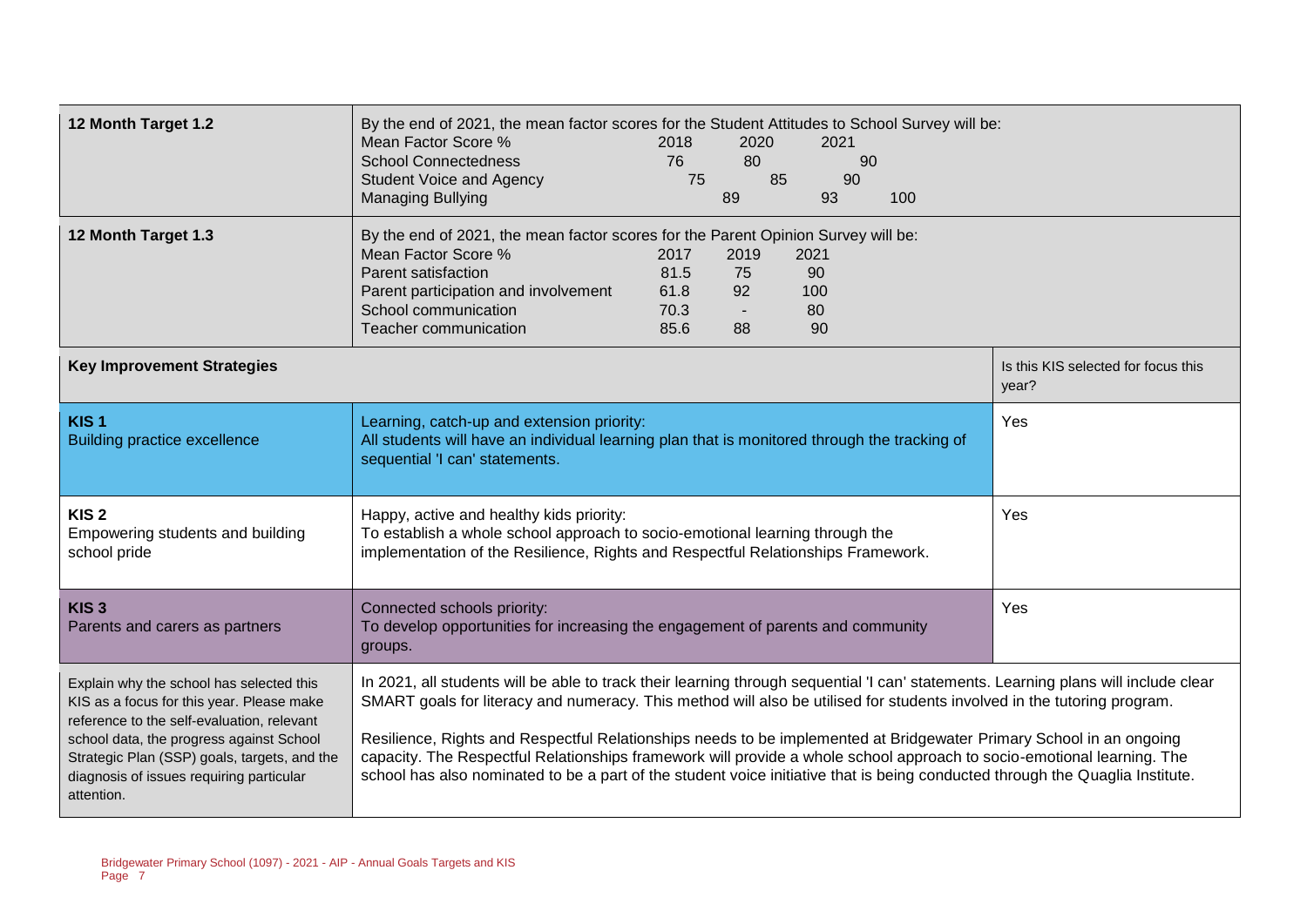|                                   | Creating more opportunities for parents to be involved in the school will positively impact on student learning. Providing<br>opportunities for the wider community to be involved in school projects will help to create greater connection with parents and<br>local community members.                                          |                                      |                              |          |      |                                              |
|-----------------------------------|------------------------------------------------------------------------------------------------------------------------------------------------------------------------------------------------------------------------------------------------------------------------------------------------------------------------------------|--------------------------------------|------------------------------|----------|------|----------------------------------------------|
| Goal 2                            | Build student, parent and teacher learning partnerships to improve outcomes                                                                                                                                                                                                                                                        |                                      |                              |          |      |                                              |
| 12 Month Target 2.1               | Absence data<br>Reduce the percentage of students absent for more than 20 days in 2020 by 30% in 2021.<br>By the end of 2021, the mean factor scores for the Parent Opinion Survey will be:<br>Mean Factor Score %<br>Parent satisfaction<br>Parent participation and involvement<br>School communication<br>Teacher communication | 2017<br>81.5<br>61.8<br>70.3<br>85.6 | 2021<br>90<br>80<br>80<br>90 |          |      |                                              |
|                                   | By the end of 2021, the mean factor scores for the Student Attitudes to School Survey will be:<br>Mean Factor Score%                                                                                                                                                                                                               | 2017                                 |                              | 2020     | 2021 |                                              |
|                                   | <b>Stimulated Learning</b>                                                                                                                                                                                                                                                                                                         | 88.9                                 | 80                           | 90       |      |                                              |
|                                   | Effort (SR & GS)                                                                                                                                                                                                                                                                                                                   | 93.7                                 |                              | 100      | 100  |                                              |
|                                   | High Expectations for Success (LC)<br>Motivation and Interest                                                                                                                                                                                                                                                                      | 88<br>79                             | 70<br>80                     | 90<br>90 |      |                                              |
|                                   |                                                                                                                                                                                                                                                                                                                                    |                                      |                              |          |      |                                              |
| <b>Key Improvement Strategies</b> |                                                                                                                                                                                                                                                                                                                                    |                                      |                              |          |      | Is this KIS selected for focus this<br>year? |
| KIS <sub>1</sub>                  | Establish highly effective community engagement. Broaden the school's<br>prominence in the broader community through sharing student achievements through a                                                                                                                                                                        |                                      |                              |          |      | Yes                                          |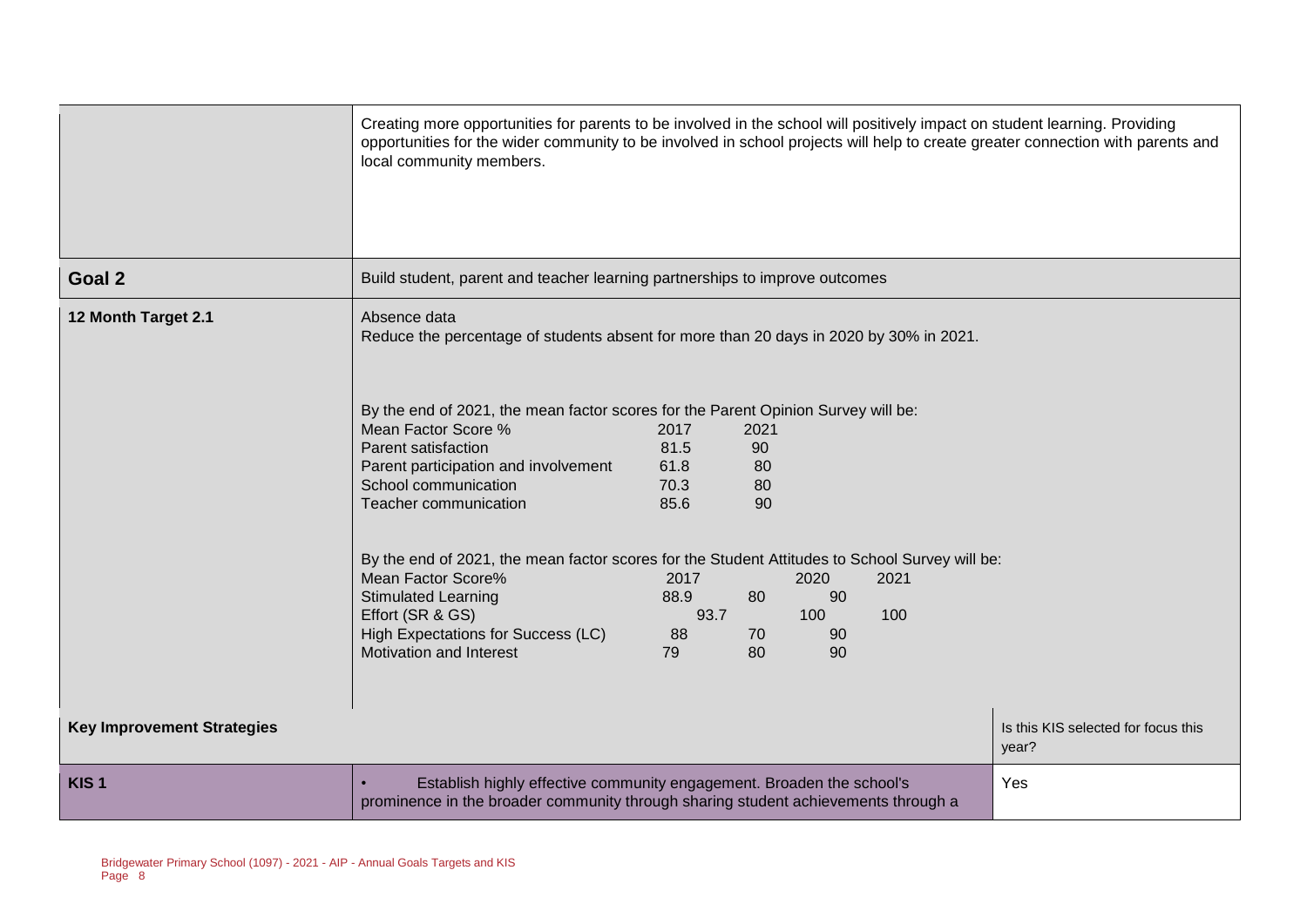| Parents and carers as partners                                                                                                                                                                                                                                                            | variety of communication forums, including the achievements of our social and educational<br>partnership with Inglewood Primary School.                                                                                                                                                                                                                                                                                                                                                                                                                                                                                                                                                                                                                                                                                                          |     |
|-------------------------------------------------------------------------------------------------------------------------------------------------------------------------------------------------------------------------------------------------------------------------------------------|--------------------------------------------------------------------------------------------------------------------------------------------------------------------------------------------------------------------------------------------------------------------------------------------------------------------------------------------------------------------------------------------------------------------------------------------------------------------------------------------------------------------------------------------------------------------------------------------------------------------------------------------------------------------------------------------------------------------------------------------------------------------------------------------------------------------------------------------------|-----|
| KIS <sub>2</sub><br>Parents and carers as partners                                                                                                                                                                                                                                        | Cultivate an environment, which enables student voice, agency and leadership<br>within the classroom and across the whole school.                                                                                                                                                                                                                                                                                                                                                                                                                                                                                                                                                                                                                                                                                                                | No. |
| Explain why the school has selected this<br>KIS as a focus for this year. Please make<br>reference to the self-evaluation, relevant<br>school data, the progress against School<br>Strategic Plan (SSP) goals, targets, and the<br>diagnosis of issues requiring particular<br>attention. | Communication of initiatives and student achievements, will amplify the presence of the school in the local community.<br>Professional development using the Amplify framework will help to guide the development of student voice, agency and<br>leadership. Continuing the implementation of learning maps using 'I can' statements, will help students to monitor the<br>progression of their goals as well as the identification of the next steps in their learning. The use of the HITS surveys will help<br>to give students a say of what is happening in the classroom as well as the opportunity to feedback on teacher<br>practice. Targeted communication with the wider community through the public Facebook page was amplified throughout<br>semester 2 in 2020. This communication needs to be further embedded throughout 2021. |     |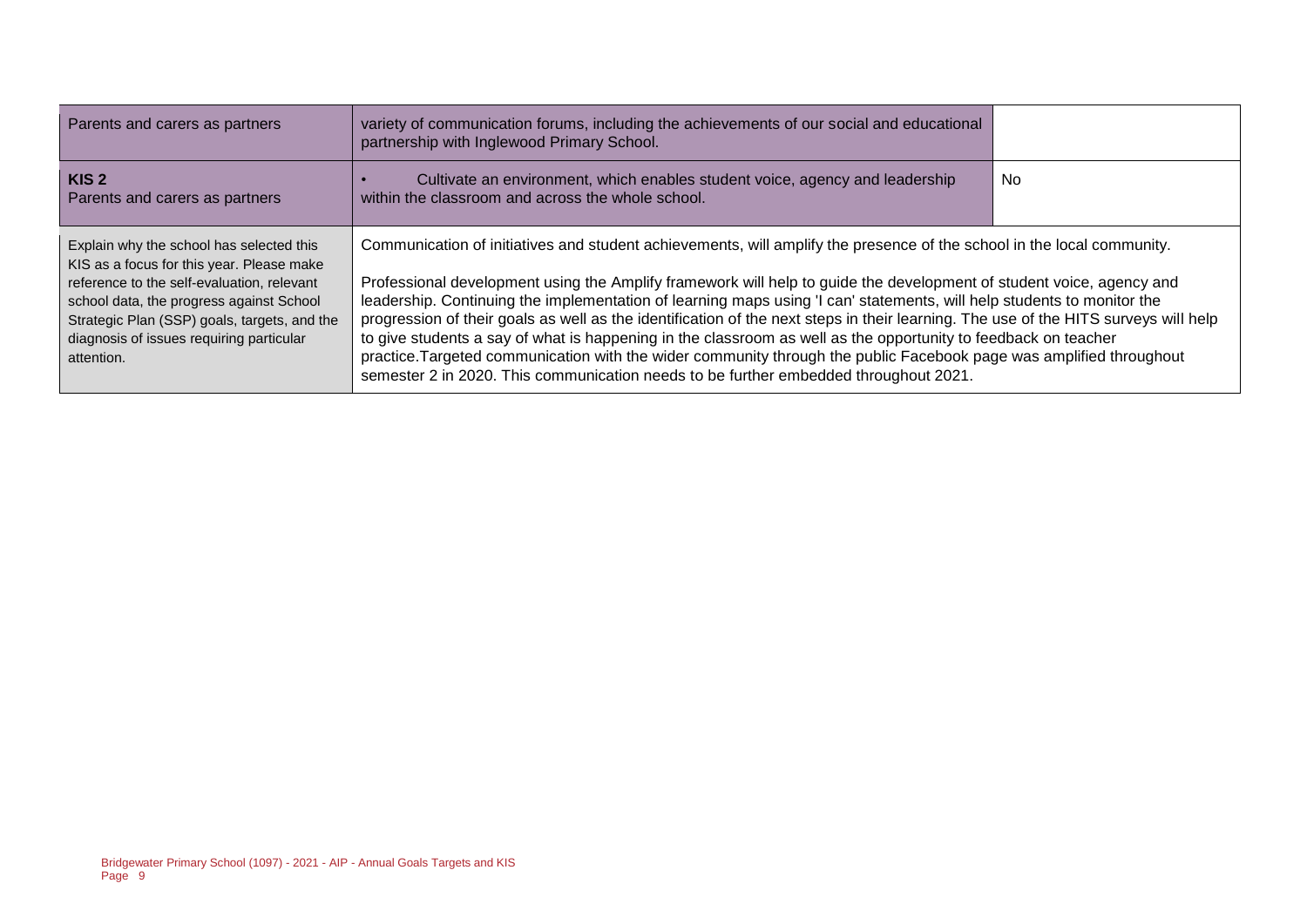#### **Define Actions, Outcomes and Activities**

| Goal 1                                                  | 2021 Priorities Goal                                                                                                                                                                                                                                                                                                                                                                                                                                                                                                                                                                                                               |  |
|---------------------------------------------------------|------------------------------------------------------------------------------------------------------------------------------------------------------------------------------------------------------------------------------------------------------------------------------------------------------------------------------------------------------------------------------------------------------------------------------------------------------------------------------------------------------------------------------------------------------------------------------------------------------------------------------------|--|
| 12 Month Target 1.1                                     | By the end of 2021, 100% of students will have an ongoing Individual Education Plan for literacy and numeracy to ensure that all<br>potential learning is maximised.<br>By the end of 2021, the mean factor scores for the Student Attitudes to School Survey will be:<br>Component<br>2017<br>2020<br>2021<br><b>Stimulated Learning</b><br>80<br>90<br>88.9<br>Effort (SR & GS)<br>93.7<br>100<br>100<br>High Expectations for Success (LC)<br>70<br>90<br>88<br><b>Motivation and Interest</b><br>79<br>80<br>90<br>All students deemed capable will make 12 months growth in reading, writing and number & algebra during 2021 |  |
| 12 Month Target 1.2                                     | By the end of 2021, the mean factor scores for the Student Attitudes to School Survey will be:<br>Mean Factor Score %<br>2018<br>2020<br>2021<br><b>School Connectedness</b><br>76<br>80<br>90<br>75<br>85<br><b>Student Voice and Agency</b><br>90<br>89<br>93<br><b>Managing Bullying</b><br>100                                                                                                                                                                                                                                                                                                                                 |  |
| 12 Month Target 1.3                                     | By the end of 2021, the mean factor scores for the Parent Opinion Survey will be:<br>Mean Factor Score %<br>2017<br>2019<br>2021<br>Parent satisfaction<br>81.5<br>90<br>75<br>Parent participation and involvement<br>61.8<br>92<br>100<br>School communication<br>70.3<br>80<br>Teacher communication<br>85.6<br>88<br>90                                                                                                                                                                                                                                                                                                        |  |
| KIS <sub>1</sub><br><b>Building practice excellence</b> | Learning, catch-up and extension priority:<br>All students will have an individual learning plan that is monitored through the tracking of sequential 'I can' statements.                                                                                                                                                                                                                                                                                                                                                                                                                                                          |  |
| <b>Actions</b>                                          | To continue to develop learning maps that will to help inform individual learning plans.<br>Complete a list of 'I can' statements for areas being taught in literacy and numeracy.                                                                                                                                                                                                                                                                                                                                                                                                                                                 |  |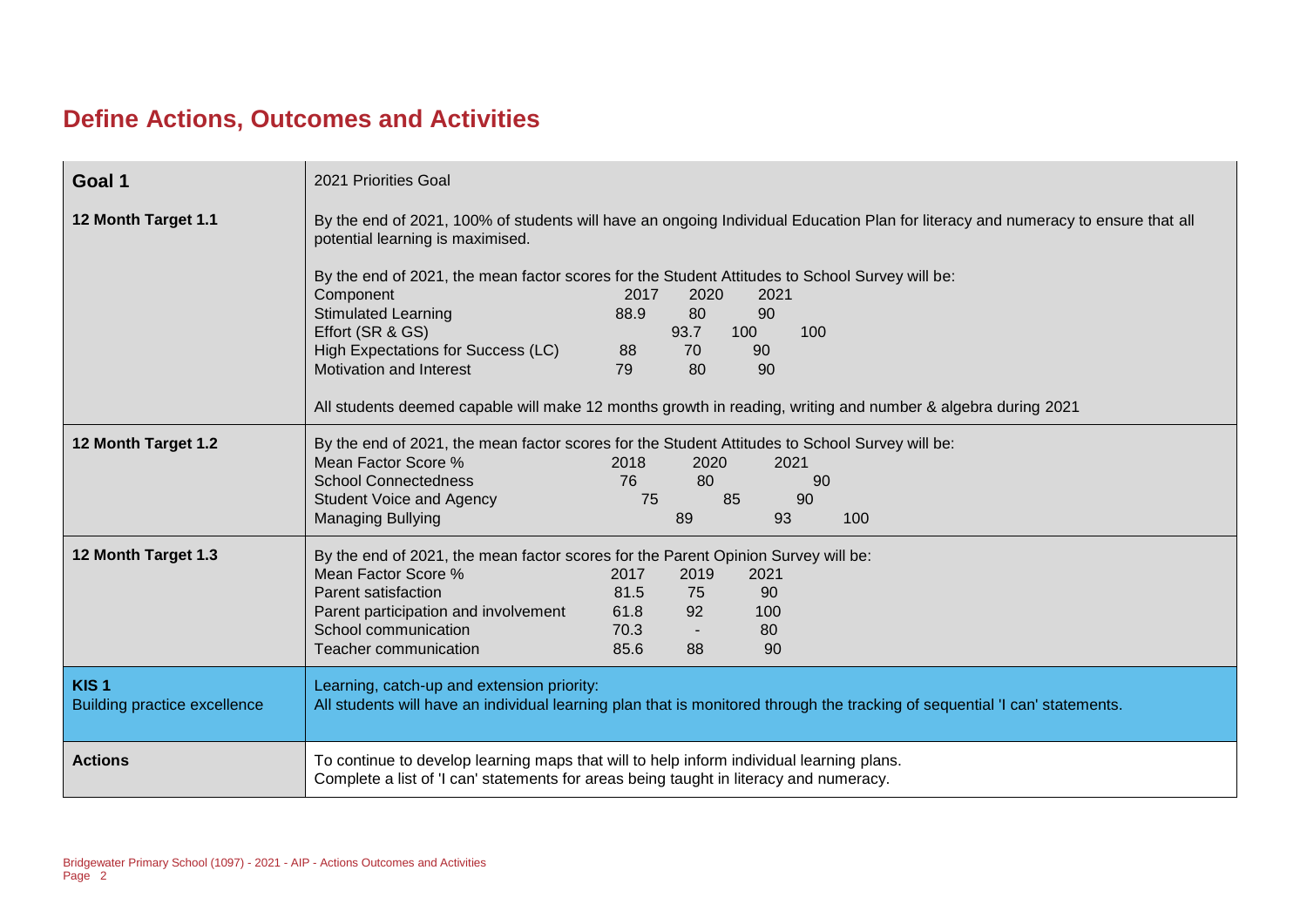| <b>Outcomes</b>           | Staff will:<br>Develop 'I can' statements that progress for each year level in literacy and numeracy<br>Support students in the setting of SMART goals<br>Ensure that every student has the opportunity to individually conference on goal setting at least once per week.<br>Provide regular feedback to students during literacy and numeracy sessions.<br>Analyse student data through weekly meetings.<br>Students will:<br>Track their learning through the use of learning maps.<br>Set realistic SMART goals that are challenging but achievable.<br>Regularly conference with their teacher in relation to learning progression<br>Be able to articulate their learning<br>Leadership will:<br>Ensure data analysis is a component of weekly meetings<br>Ensure that teaching staff have the resources available to implement goals<br>Introduce PLC meeting concepts |
|---------------------------|-------------------------------------------------------------------------------------------------------------------------------------------------------------------------------------------------------------------------------------------------------------------------------------------------------------------------------------------------------------------------------------------------------------------------------------------------------------------------------------------------------------------------------------------------------------------------------------------------------------------------------------------------------------------------------------------------------------------------------------------------------------------------------------------------------------------------------------------------------------------------------|
| <b>Success Indicators</b> | Staff:<br>Will have some understanding of the PLC process<br>Data analysis that is linked to student goal setting<br>Students:<br>Track their learning through 'I can' statements which are then recorded in Individual Education Plans<br>100% of students will have an Individual Education Plan<br>Leadership:<br>Minutes/data from meetings<br>Evidence of student learning progression through Individual Learning Plans<br>Data wall                                                                                                                                                                                                                                                                                                                                                                                                                                    |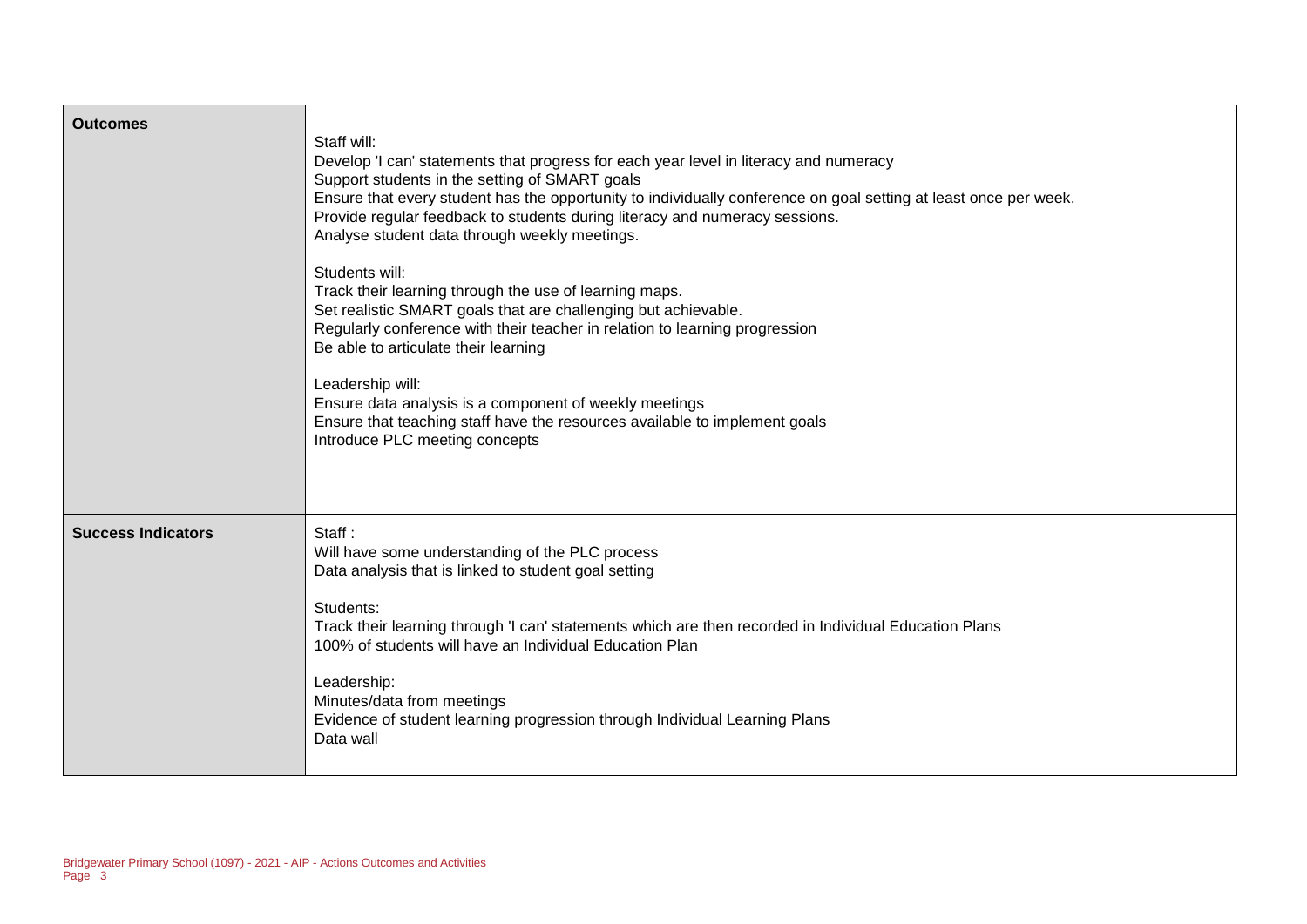| <b>Activities and Milestones</b>                                                                                                                                   |                                                                                                                                                                                                              |                                                                          | Is this a PL<br><b>Priority</b> | When                             | <b>Budget</b>                                |
|--------------------------------------------------------------------------------------------------------------------------------------------------------------------|--------------------------------------------------------------------------------------------------------------------------------------------------------------------------------------------------------------|--------------------------------------------------------------------------|---------------------------------|----------------------------------|----------------------------------------------|
| Develop Learning Maps in conjunction with students, assisting<br>students to negotiate future learning goals and track personalised<br>learning.                   |                                                                                                                                                                                                              | $\overline{\mathbf{z}}$ Student(s)<br>$\overline{\mathbf{M}}$ Teacher(s) | $\nabla$ PLP<br>Priority        | from:<br>Term 1<br>to:<br>Term 4 | \$0.00<br>Equity funding will<br>be used     |
| Provide opportunities for teaching staff to visit other schools for<br>professional learning in student agency.                                                    |                                                                                                                                                                                                              | $\triangleright$ Principal<br>$\overline{\mathbf{M}}$ Teacher(s)         | $\overline{M}$ PLP<br>Priority  | from:<br>Term 1<br>to:<br>Term 4 | \$1,500.00<br>Equity funding will<br>be used |
| Provide professional development to teachers on the HITS and use<br>of the Amplify document to support the development of student<br>voice, agency and leadership. |                                                                                                                                                                                                              | $\triangleright$ Principal<br>$\overline{\mathbf{M}}$ Teacher(s)         | $\overline{M}$ PLP<br>Priority  | from:<br>Term 1<br>to:<br>Term 4 | \$0.00<br>Equity funding will<br>be used     |
| Contact the area Education Improvement Leader (Amanda<br>Ferguson) for feedback on our curriculum development.                                                     |                                                                                                                                                                                                              | $\triangleright$ Principal<br>$\overline{\mathbf{M}}$ Teacher(s)         | $\overline{M}$ PLP<br>Priority  | from:<br>Term 1<br>to:<br>Term 4 | \$50.00<br>Equity funding will<br>be used    |
| KIS <sub>2</sub><br>Empowering students and<br>building school pride                                                                                               | Happy, active and healthy kids priority:<br>To establish a whole school approach to socio-emotional learning through the implementation of the Resilience, Rights and<br>Respectful Relationships Framework. |                                                                          |                                 |                                  |                                              |
| <b>Actions</b>                                                                                                                                                     | Resilience, Rights and Respectful Relationships will be implemented throughout the school and taught on a weekly basis.                                                                                      |                                                                          |                                 |                                  |                                              |
| <b>Outcomes</b>                                                                                                                                                    | Staff will:                                                                                                                                                                                                  |                                                                          |                                 |                                  |                                              |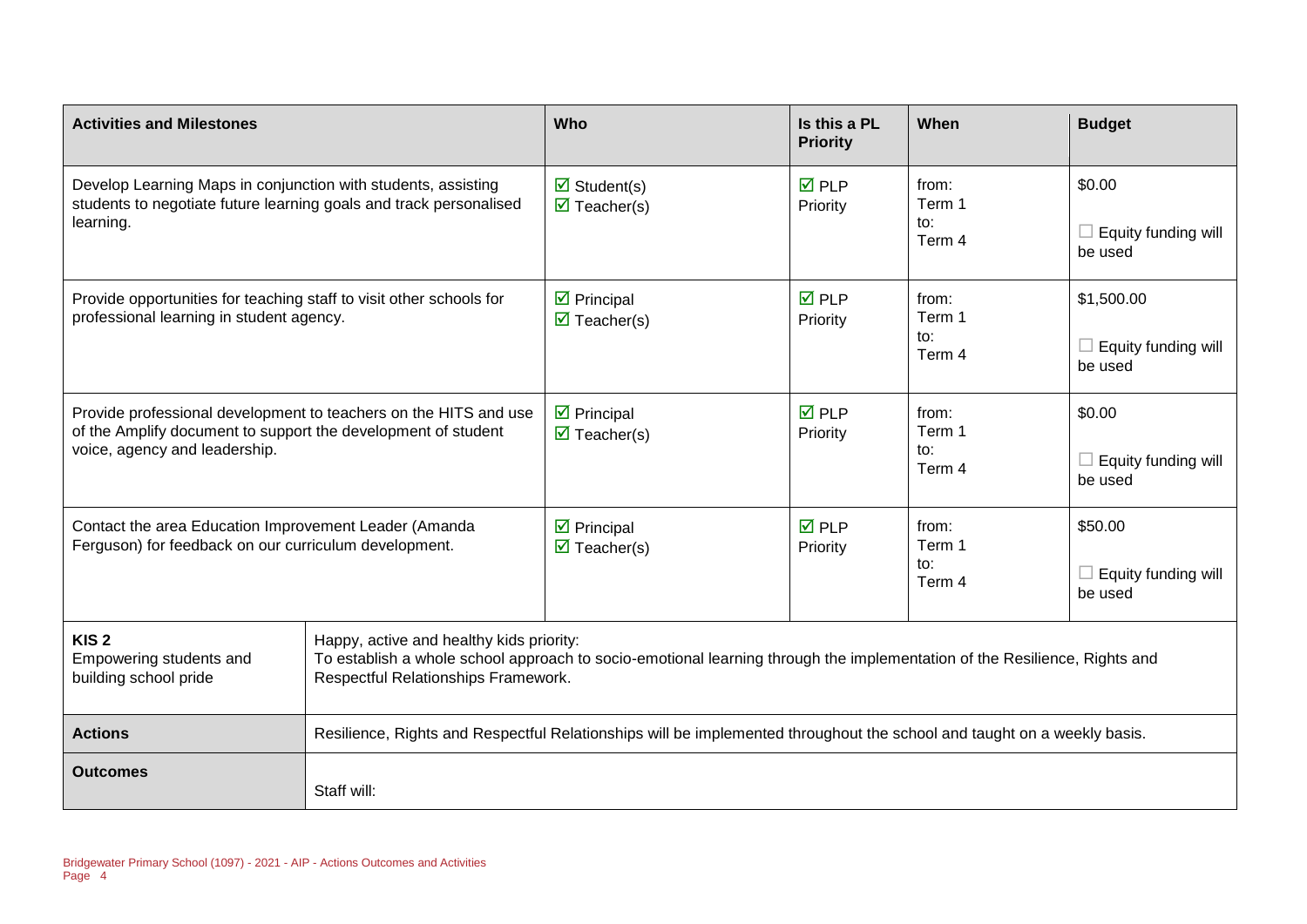| <b>Success Indicators</b>                                                         | Ensure that sessions are undertaken on a weekly basis.<br>Students will develop:<br>A better understanding of personal strengths<br>Strategies for self regulation<br><b>Emotional literacy</b><br>Positive coping skills<br>Problem-solving strategies<br>Stress management strategies<br>A better understanding of gender and identity<br>Leadership will:<br>Staff:<br>Evidence of weekly implementation through planning documents<br>Students:<br>An increase in the wellbeing score of the Be You student surveys<br>Leadership: | Utlise the resources available for the implementation of the Resilience, Rights and Respectful Relationships program.<br>Promote social and emotional skills and positive gender norms in children<br>Greater confidence and understanding of how and when to seek help<br>Ensure staff have the resources required to implement the Resilience, Rights and Respectful Relationships program.<br>Ensure that the program is scheduled into weekly curriculum planning<br>'Be You' survey data (used to assess student wellbeing) will display improvement with the implementation of the program |                        |                                  |                                                 |
|-----------------------------------------------------------------------------------|----------------------------------------------------------------------------------------------------------------------------------------------------------------------------------------------------------------------------------------------------------------------------------------------------------------------------------------------------------------------------------------------------------------------------------------------------------------------------------------------------------------------------------------|--------------------------------------------------------------------------------------------------------------------------------------------------------------------------------------------------------------------------------------------------------------------------------------------------------------------------------------------------------------------------------------------------------------------------------------------------------------------------------------------------------------------------------------------------------------------------------------------------|------------------------|----------------------------------|-------------------------------------------------|
| <b>Activities and Milestones</b>                                                  |                                                                                                                                                                                                                                                                                                                                                                                                                                                                                                                                        | Who                                                                                                                                                                                                                                                                                                                                                                                                                                                                                                                                                                                              | Is this a PL           | When                             | <b>Budget</b>                                   |
| <b>Priority</b>                                                                   |                                                                                                                                                                                                                                                                                                                                                                                                                                                                                                                                        |                                                                                                                                                                                                                                                                                                                                                                                                                                                                                                                                                                                                  |                        |                                  |                                                 |
| Be You surveys administered at least once per term to track<br>student wellbeing. |                                                                                                                                                                                                                                                                                                                                                                                                                                                                                                                                        | $\triangleright$ Principal<br>$\overline{\mathbf{z}}$ Teacher(s)                                                                                                                                                                                                                                                                                                                                                                                                                                                                                                                                 | $\Box$ PLP<br>Priority | from:<br>Term 1<br>to:<br>Term 4 | \$0.00<br>$\Box$ Equity funding will<br>be used |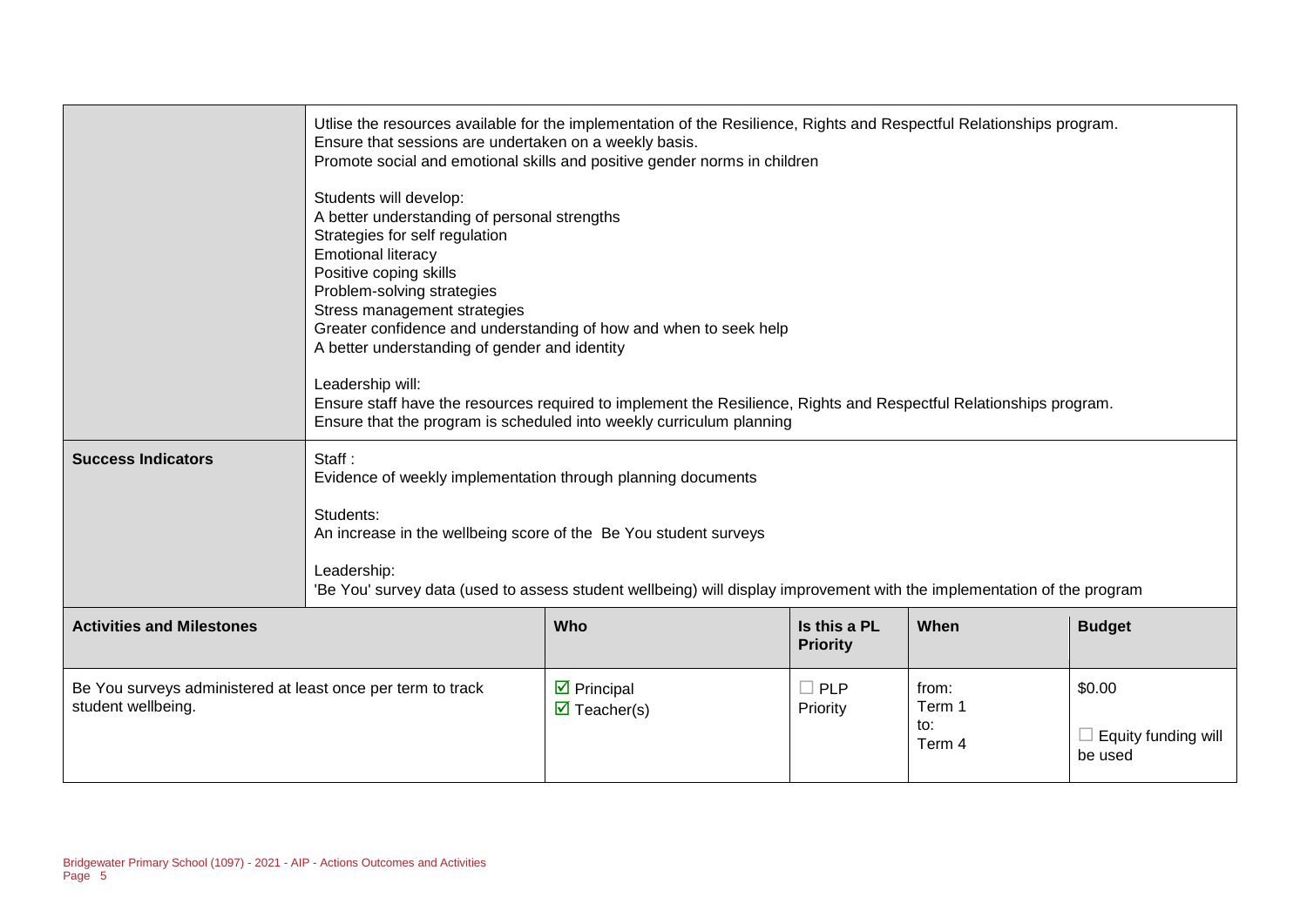| Utilise the 'Be You' Framework to also support whole school<br>wellbeing.                                                         |                                                                                                                                                                                                                                                                                                                                                                                                                                                                                                                                                                                       | $\boxtimes$ Principal<br>$\overline{\mathbf{M}}$ Teacher(s) | $\square$ PLP<br>Priority | from:<br>Term 1<br>to:<br>Term 4 | \$0.00<br>$\Box$ Equity funding will<br>be used                      |  |
|-----------------------------------------------------------------------------------------------------------------------------------|---------------------------------------------------------------------------------------------------------------------------------------------------------------------------------------------------------------------------------------------------------------------------------------------------------------------------------------------------------------------------------------------------------------------------------------------------------------------------------------------------------------------------------------------------------------------------------------|-------------------------------------------------------------|---------------------------|----------------------------------|----------------------------------------------------------------------|--|
| Provide opportunities for the Student Action Team to promote<br>mental health and positive relationships in the school community. |                                                                                                                                                                                                                                                                                                                                                                                                                                                                                                                                                                                       | $\overline{\mathbf{M}}$ All Staff                           | $\Box$ PLP<br>Priority    | from:<br>Term 1<br>to:<br>Term 4 | \$2,000.00<br>$\overline{\mathbf{y}}$ Equity funding will<br>be used |  |
| KIS <sub>3</sub><br>Parents and carers as partners                                                                                | Connected schools priority:<br>To develop opportunities for increasing the engagement of parents and community groups.                                                                                                                                                                                                                                                                                                                                                                                                                                                                |                                                             |                           |                                  |                                                                      |  |
| <b>Actions</b>                                                                                                                    | Parents will be invited to participate in an open classroom event at least once per term as well as opportunities to volunteer in whole<br>school projects throughout 2021.                                                                                                                                                                                                                                                                                                                                                                                                           |                                                             |                           |                                  |                                                                      |  |
| <b>Outcomes</b>                                                                                                                   | Staff will:<br>Invite parents into the classroom at least once per term so that they can participate in a celebration of student learning.<br>Participate in whole school initiatives that connect with the wider community<br>Communicate student learning achievement on a regular basis<br>Students will:<br>Share their learning with their parents<br>Present what they have learnt over a term through the celebration of learning.<br>Leadership will:<br>Support teaching staff with resources required for regular communication<br>Monitor communication with the community |                                                             |                           |                                  |                                                                      |  |
| <b>Success Indicators</b>                                                                                                         | Staff:<br>Regular communication of learning achievement<br>Students:<br>Greater pride in learning achievement                                                                                                                                                                                                                                                                                                                                                                                                                                                                         |                                                             |                           |                                  |                                                                      |  |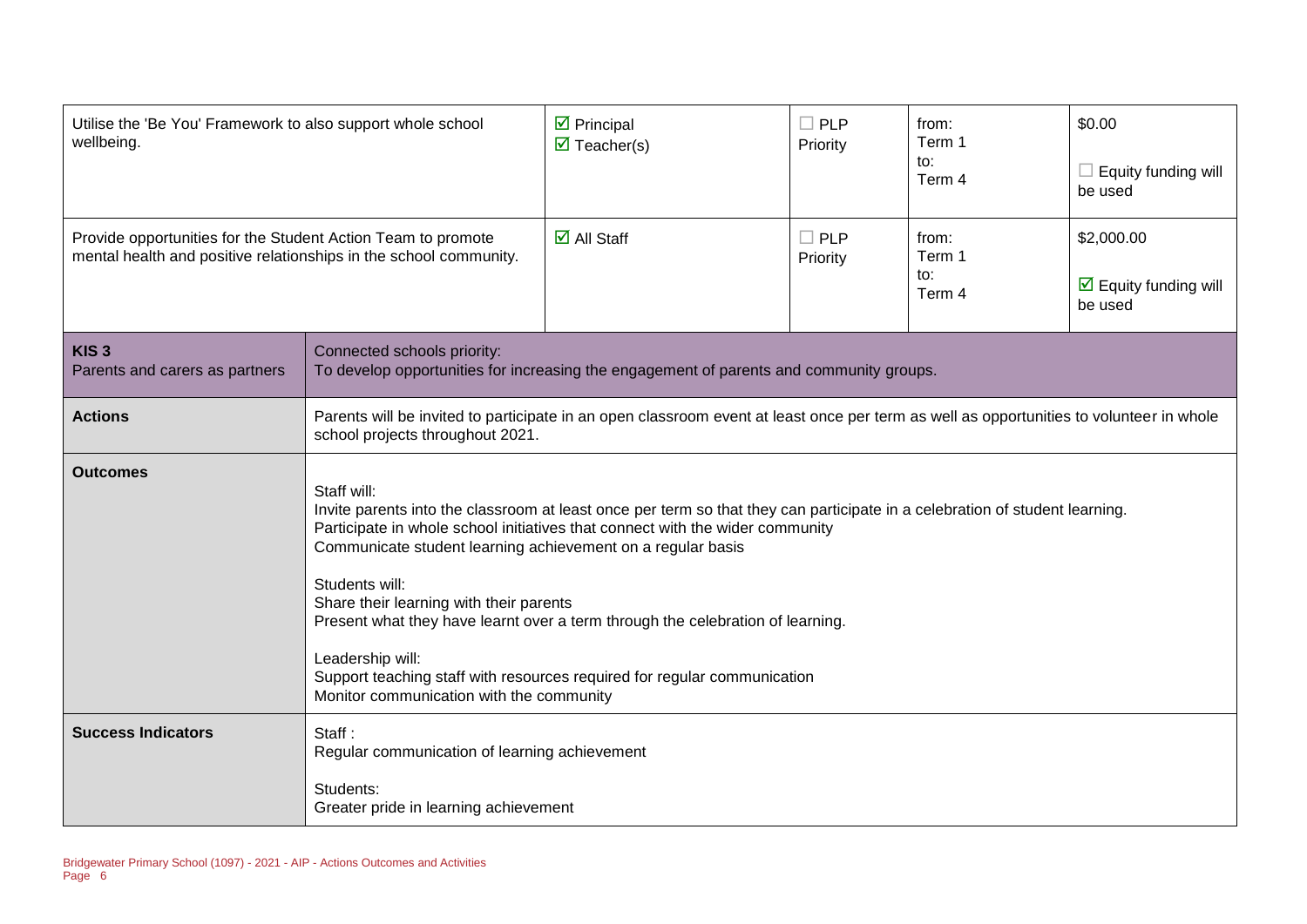|                                                                                                                                                              | Leadership:<br>Parent feedback through the Parent Opinion Survey<br>Reflections on the public Facebook page<br>Self assessment against the FISO Continua                                                                                                                |                                                                             |                                 |                                  |                                                                      |  |  |
|--------------------------------------------------------------------------------------------------------------------------------------------------------------|-------------------------------------------------------------------------------------------------------------------------------------------------------------------------------------------------------------------------------------------------------------------------|-----------------------------------------------------------------------------|---------------------------------|----------------------------------|----------------------------------------------------------------------|--|--|
| <b>Activities and Milestones</b>                                                                                                                             |                                                                                                                                                                                                                                                                         | Who                                                                         | Is this a PL<br><b>Priority</b> | When                             | <b>Budget</b>                                                        |  |  |
| A student-led celebration of learning that will culminate in an open<br>classroom once per term.                                                             |                                                                                                                                                                                                                                                                         | $\overline{\mathbf{z}}$ Principal<br>$\triangledown$ Student(s)             | $\square$ PLP<br>Priority       | from:<br>Term 1<br>to:<br>Term 4 | \$1,000.00<br>$\overline{\mathbf{M}}$ Equity funding will<br>be used |  |  |
| At least one school community event will be held per term to<br>promote inclusion and social interaction.                                                    |                                                                                                                                                                                                                                                                         | $\overline{\mathbf{M}}$ All Staff<br>$\overline{\mathbf{z}}$ Student(s)     | $\Box$ PLP<br>Priority          | from:<br>Term 1<br>to:<br>Term 4 | \$2,000.00<br>$\triangleright$ Equity funding will<br>be used        |  |  |
| Regular parenting tips and insights from Michael Grose to be<br>included in the newsletter and a subscription purchased for families<br>to access from home. |                                                                                                                                                                                                                                                                         | $\overline{\mathbf{M}}$ All Staff                                           | $\Box$ PLP<br>Priority          | from:<br>Term 1<br>to:<br>Term 4 | \$600.00<br>$\triangleright$ Equity funding will<br>be used          |  |  |
| Goal 2                                                                                                                                                       |                                                                                                                                                                                                                                                                         | Build student, parent and teacher learning partnerships to improve outcomes |                                 |                                  |                                                                      |  |  |
| 12 Month Target 2.1                                                                                                                                          | Absence data<br>Reduce the percentage of students absent for more than 20 days in 2020 by 30% in 2021.<br>By the end of 2021, the mean factor scores for the Parent Opinion Survey will be:<br>Mean Factor Score %<br>2017<br>2021<br>81.5<br>90<br>Parent satisfaction |                                                                             |                                 |                                  |                                                                      |  |  |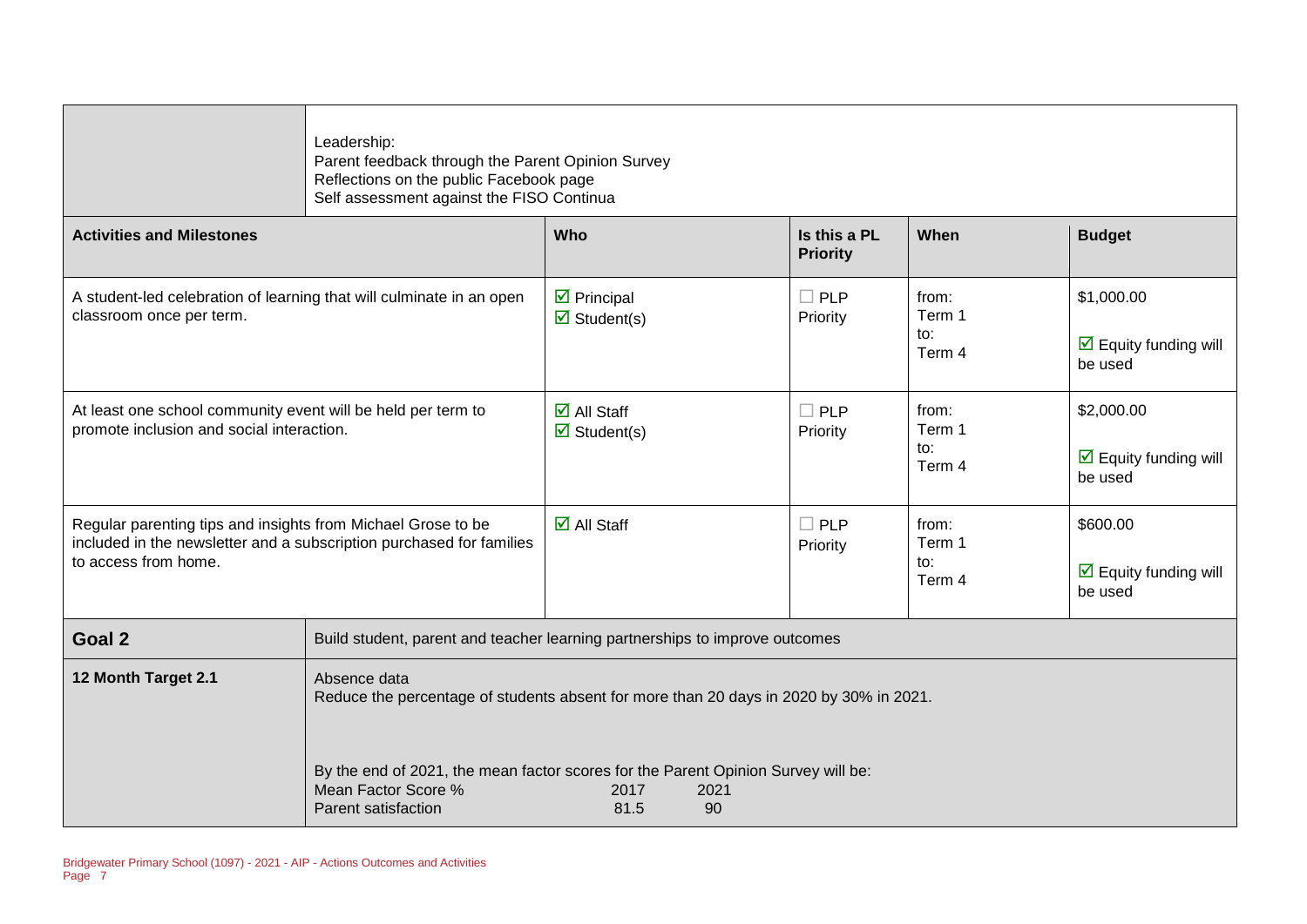|                                                    | Parent participation and involvement<br>School communication<br>Teacher communication                                                                                                                                                                                                                                              | 61.8<br>70.3<br>85.6             | 80<br>80<br>90 |                               |                                                                                                                                                                                                                                                       |
|----------------------------------------------------|------------------------------------------------------------------------------------------------------------------------------------------------------------------------------------------------------------------------------------------------------------------------------------------------------------------------------------|----------------------------------|----------------|-------------------------------|-------------------------------------------------------------------------------------------------------------------------------------------------------------------------------------------------------------------------------------------------------|
|                                                    | By the end of 2021, the mean factor scores for the Student Attitudes to School Survey will be:<br>Mean Factor Score%<br><b>Stimulated Learning</b><br>Effort (SR & GS)<br>High Expectations for Success (LC)<br><b>Motivation and Interest</b>                                                                                     | 2017<br>88.9<br>93.7<br>88<br>79 | 80<br>70<br>80 | 2020<br>90<br>100<br>90<br>90 | 2021<br>100                                                                                                                                                                                                                                           |
| KIS <sub>1</sub><br>Parents and carers as partners | partnership with Inglewood Primary School.                                                                                                                                                                                                                                                                                         |                                  |                |                               | Establish highly effective community engagement. Broaden the school's prominence in the broader community through<br>sharing student achievements through a variety of communication forums, including the achievements of our social and educational |
| <b>Actions</b>                                     | page.                                                                                                                                                                                                                                                                                                                              |                                  |                |                               | Continue to visit Inglewood Primary once a fortnight and publically promote this collaborative learning on the community Facebook                                                                                                                     |
| <b>Outcomes</b>                                    | Staff will:<br>Teach a specialist subject at Inglewood Primary School once a fortnight.<br>Collaborate with other teachers from Inglewood PS<br>Students will:<br>Develop social skills during their interactions with peers from Inglewood PS<br>Participate in a variety of specialist subjects<br>Leadership will:<br>necessary |                                  |                |                               | Work closely with the leadership team at Inglewood PS to monitor the collaborative learning and make improvements where                                                                                                                               |
| <b>Success Indicators</b>                          | Staff:<br>Shared planning and collaborative professional development - meeting minutes<br>Planning that takes into consideration students from the partner school                                                                                                                                                                  |                                  |                |                               |                                                                                                                                                                                                                                                       |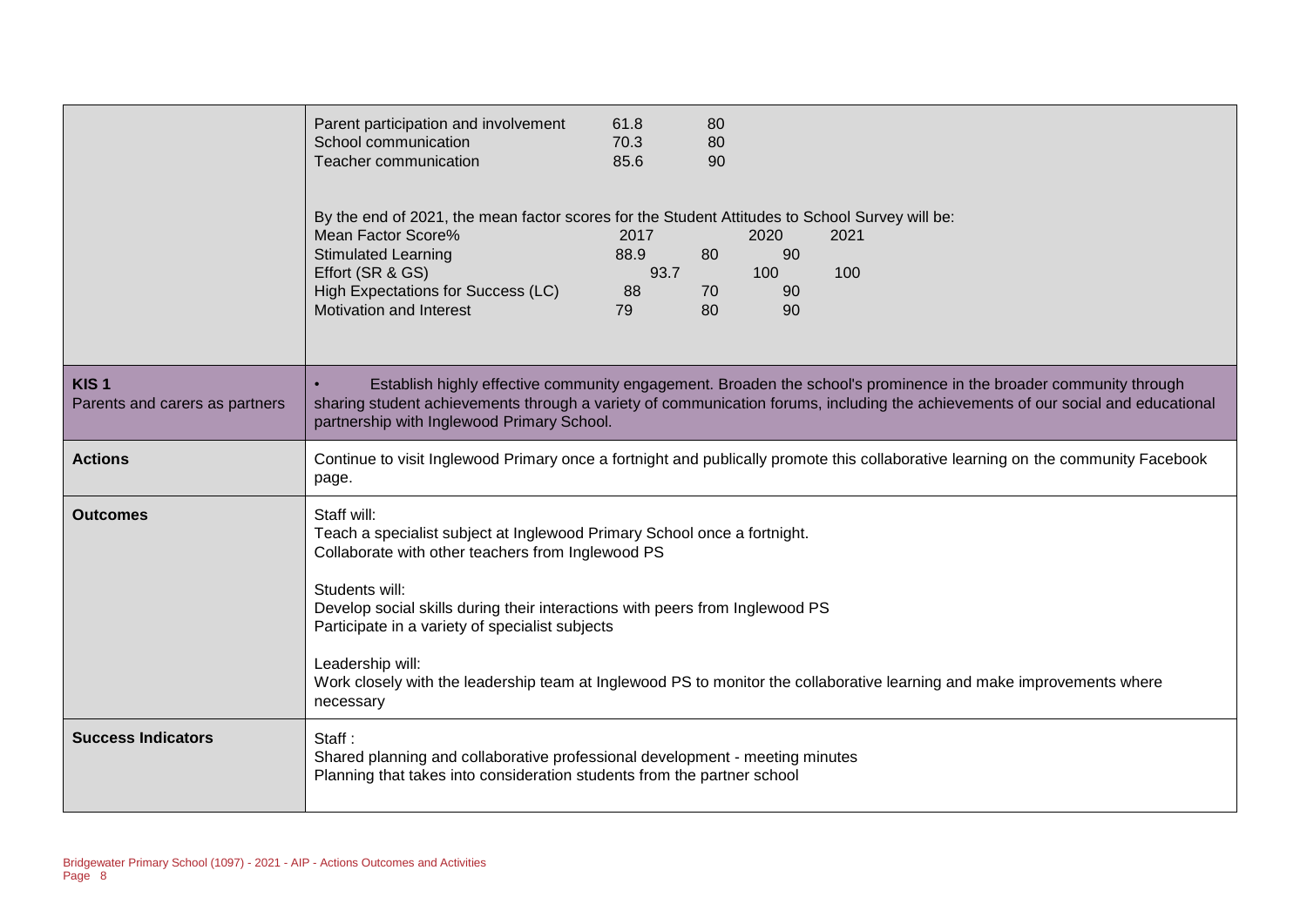|                                                                     | Students:<br>More confidence in their ability to build social networks<br>Participation in the specialist subjects offered through Inglewood PS<br>Leadership:<br>Aligned priorities for the learning partnership between both schools |                                                                   |                                 |                                  |                                                               |  |
|---------------------------------------------------------------------|----------------------------------------------------------------------------------------------------------------------------------------------------------------------------------------------------------------------------------------|-------------------------------------------------------------------|---------------------------------|----------------------------------|---------------------------------------------------------------|--|
| <b>Activities and Milestones</b>                                    |                                                                                                                                                                                                                                        | <b>Who</b>                                                        | Is this a PL<br><b>Priority</b> | When                             | <b>Budget</b>                                                 |  |
| Collaborative learning/teaching at Inglewood PS once per fortnight. |                                                                                                                                                                                                                                        | $\triangleright$ Student(s)<br>$\overline{\mathbf{M}}$ Teacher(s) | $\overline{M}$ PLP<br>Priority  | from:<br>Term 1<br>to:<br>Term 4 | \$1,000.00<br>$\triangleright$ Equity funding will<br>be used |  |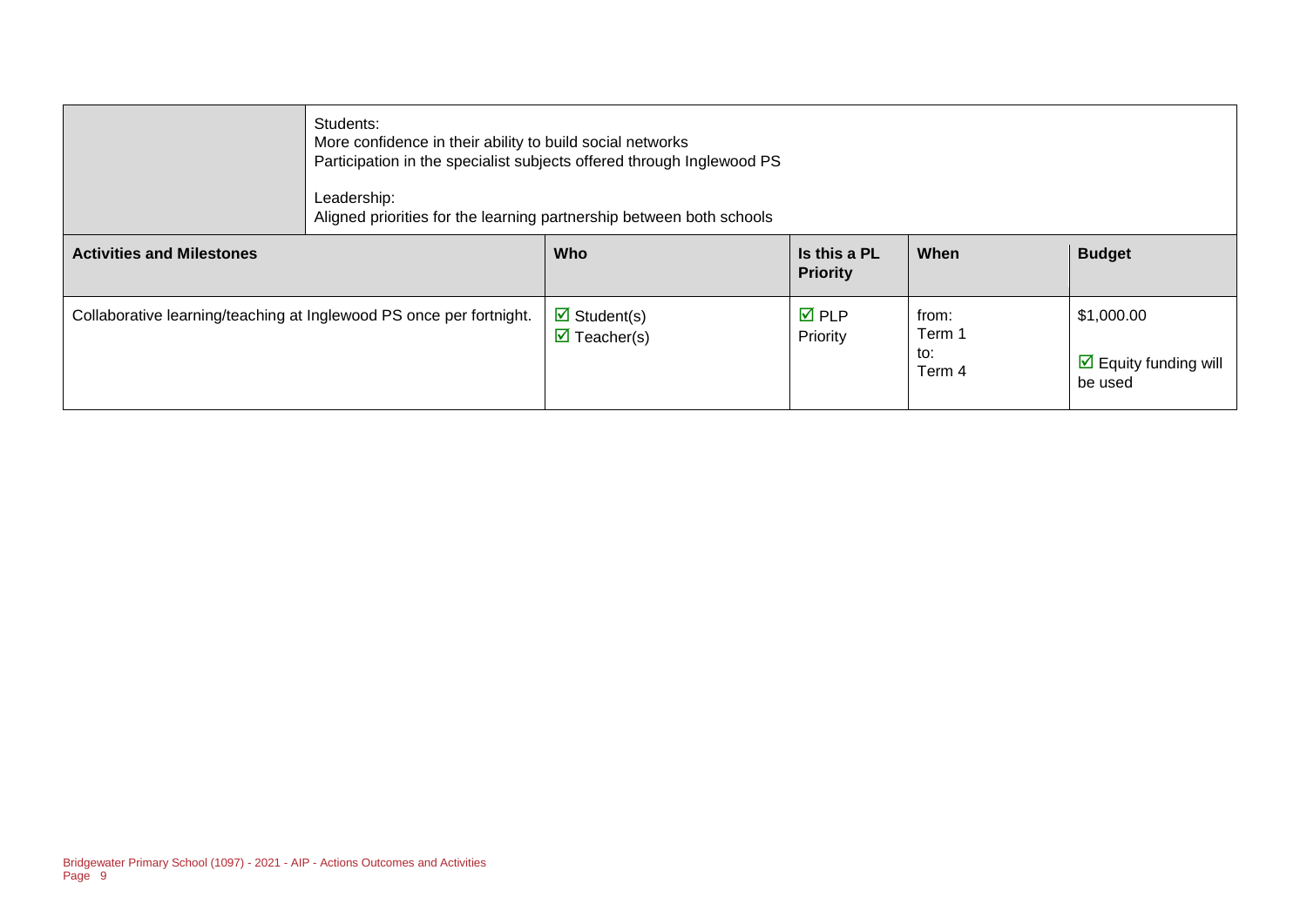## **Equity Funding Planner**

#### Equity Spending Totals

| Category                                                 | <b>Total proposed</b><br>budget (\$) | Spend $(\$)$ |
|----------------------------------------------------------|--------------------------------------|--------------|
| Equity funding associated with Activities and Milestones | \$6,600.00                           | \$6,100.00   |
| <b>Additional Equity funding</b>                         | \$0.00                               | \$0.00       |
| <b>Grand Total</b>                                       | \$6,600.00                           | \$6,100.00   |

#### Activities and Milestones

| <b>Activities and Milestones</b>                                                                                                                                | When                             | Category | <b>Total proposed</b><br>budget (\$) | <b>Equity Spend (\$)</b> |
|-----------------------------------------------------------------------------------------------------------------------------------------------------------------|----------------------------------|----------|--------------------------------------|--------------------------|
| Provide opportunities for the Student Action Team to<br>promote mental health and positive relationships in<br>the school community.                            | from:<br>Term 1<br>to:<br>Term 4 |          | \$2,000.00                           | \$2,000.00               |
| A student-led celebration of learning that will<br>culminate in an open classroom once per term.                                                                | from:<br>Term 1<br>to:<br>Term 4 |          | \$1,000.00                           | \$1,000.00               |
| At least one school community event will be held per<br>term to promote inclusion and social interaction.                                                       | from:<br>Term 1<br>to:<br>Term 4 |          | \$2,000.00                           | \$1,700.00               |
| Regular parenting tips and insights from Michael<br>Grose to be included in the newsletter and a<br>subscription purchased for families to access from<br>home. | from:<br>Term 1<br>to:<br>Term 4 |          | \$600.00                             | \$600.00                 |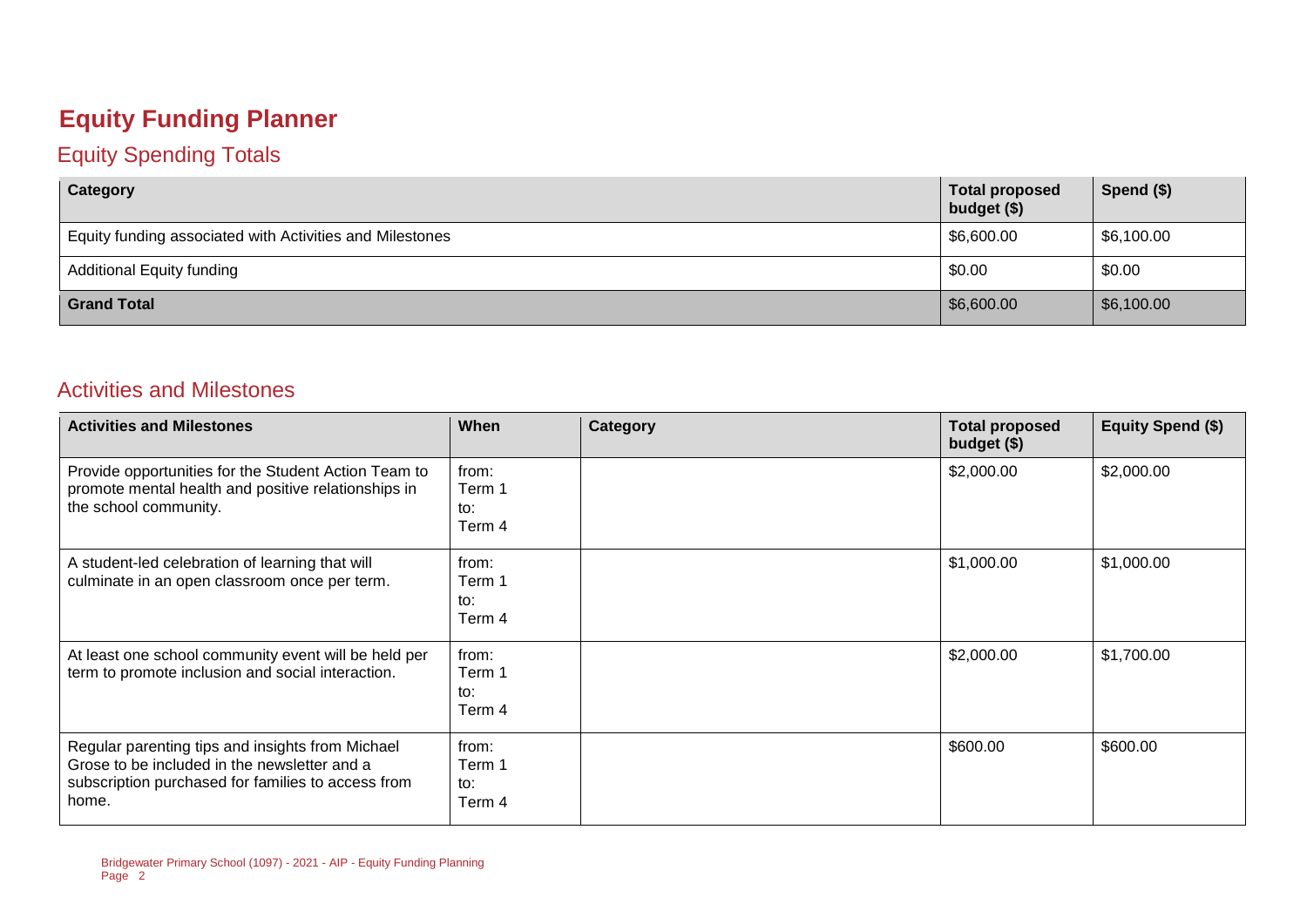| Collaborative learning/teaching at Inglewood PS once<br>per fortnight. | from:<br>Term 1<br>to:<br>Term 4 | \$1,000.00 | \$800.00   |
|------------------------------------------------------------------------|----------------------------------|------------|------------|
| <b>Totals</b>                                                          |                                  | \$6,600.00 | \$6,100.00 |

#### Additional Equity spend

| Outline here any additional Equity spend for 2021 | When | <b>Category</b> | <b>Total proposed</b><br>budget (\$) | <b>Equity Spend (\$)</b> |
|---------------------------------------------------|------|-----------------|--------------------------------------|--------------------------|
| <b>Totals</b>                                     |      |                 | \$0.00                               | \$0.00                   |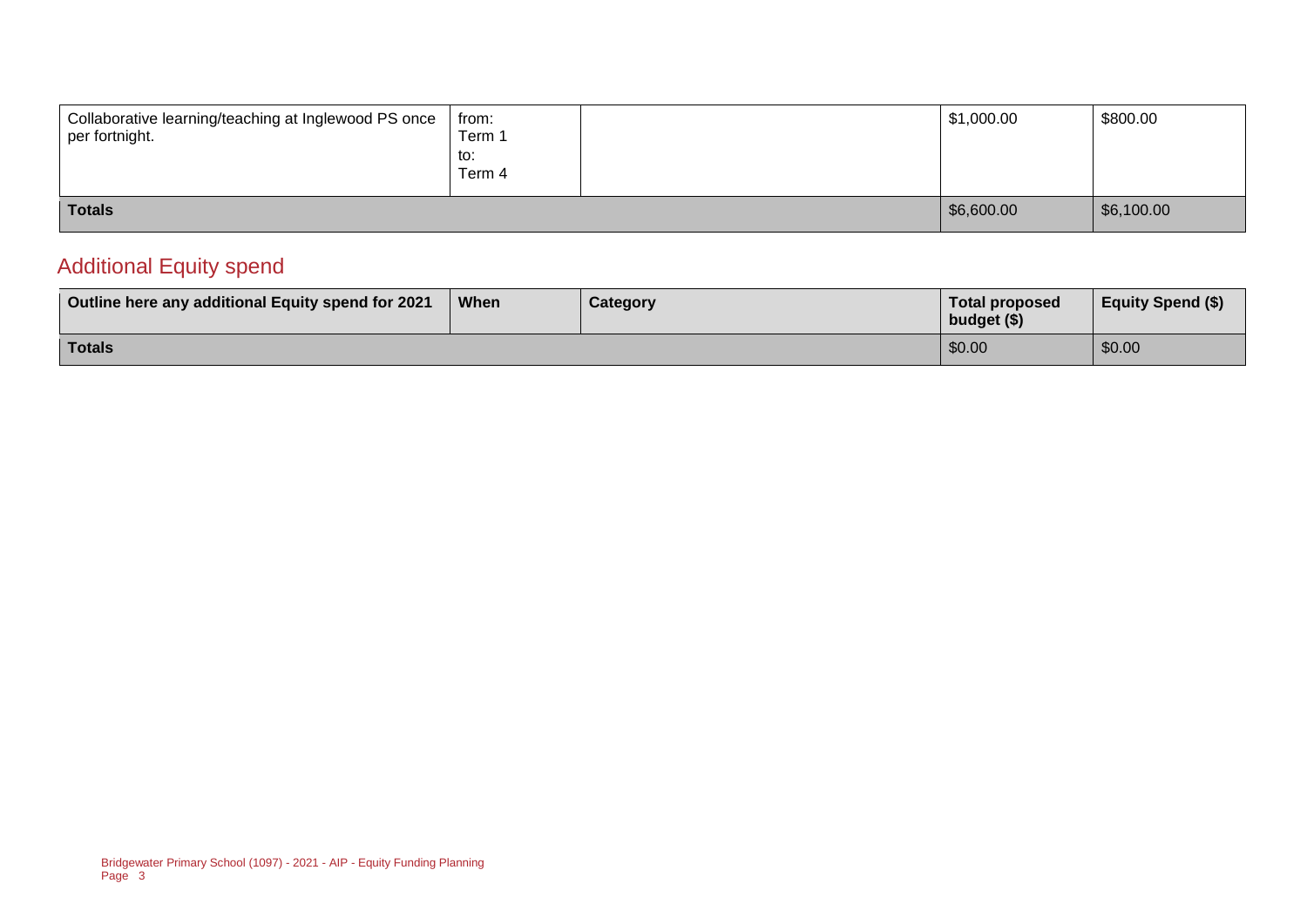### **Professional Learning and Development Plan**

| <b>Professional Learning</b><br><b>Priority</b>                                                                                                                             | Who                                                                      | When                             | <b>Key Professional Learning</b><br><b>Strategies</b>                                                                                                                             | <b>Organisational Structure</b>                                                                                    | <b>Expertise Accessed</b>                                                                                                                                                                                                                                                                                  | <b>Where</b>                    |
|-----------------------------------------------------------------------------------------------------------------------------------------------------------------------------|--------------------------------------------------------------------------|----------------------------------|-----------------------------------------------------------------------------------------------------------------------------------------------------------------------------------|--------------------------------------------------------------------------------------------------------------------|------------------------------------------------------------------------------------------------------------------------------------------------------------------------------------------------------------------------------------------------------------------------------------------------------------|---------------------------------|
| Develop Learning Maps in<br>conjunction with students,<br>assisting students to<br>negotiate future learning<br>goals and track personalised<br>learning.                   | $\overline{\mathbf{z}}$ Student(s)<br>$\overline{\mathbf{M}}$ Teacher(s) | from:<br>Term 1<br>to:<br>Term 4 | $\overline{\mathbf{2}}$ Collaborative<br>Inquiry/Action Research<br>team<br>$\triangleright$ Curriculum development<br>$\boxtimes$ Student voice, including<br>input and feedback | ☑ Whole School Pupil<br>Free Day<br>☑ PLC/PLT Meeting                                                              | $\triangleright$ Teaching partners<br>$\overline{\mathbf{M}}$ High Impact<br><b>Teaching Strategies</b><br>(HITS)                                                                                                                                                                                          | $\overline{\mathsf{M}}$ On-site |
| Provide opportunities for<br>teaching staff to visit other<br>schools for professional<br>learning in student agency.                                                       | $\triangleright$ Principal<br>$\overline{\mathbf{M}}$ Teacher(s)         | from:<br>Term 1<br>to:<br>Term 4 | $\overline{\mathbf{z}}$ Planning<br>$\overline{\mathbf{2}}$ Collaborative<br>Inquiry/Action Research<br>team<br>$\triangleright$ Curriculum development                           | ☑ Formal School Meeting /<br>Internal Professional<br>Learning Sessions<br>$\triangledown$ PLC/PLT Meeting         | $\triangleright$ Teaching partners<br>$\overline{\mathbf{y}}$ Departmental<br>resources<br><b>HITS Amplify</b><br>$\triangleright$ Practice Principles<br>for Excellence in<br>Teaching and Learning<br>☑ Pedagogical Model<br>$\overline{\mathbf{M}}$ High Impact<br><b>Teaching Strategies</b><br>(HITS) | $\overline{\mathsf{M}}$ On-site |
| Provide professional<br>development to teachers on<br>the HITS and use of the<br>Amplify document to support<br>the development of student<br>voice, agency and leadership. | $\triangleright$ Principal<br>$\overline{\mathbf{M}}$ Teacher(s)         | from:<br>Term 1<br>to:<br>Term 4 | $\overline{\mathbf{z}}$ Planning<br>$\overline{\mathbf{2}}$ Collaborative<br>Inquiry/Action Research<br>team                                                                      | ☑ Whole School Pupil<br>Free Day<br>☑ Formal School Meeting /<br>Internal Professional<br><b>Learning Sessions</b> | $\overline{\mathbf{z}}$ Internal staff<br>$\overline{\mathbf{y}}$ Departmental<br>resources<br>Amplify                                                                                                                                                                                                     | $\overline{\mathsf{M}}$ On-site |